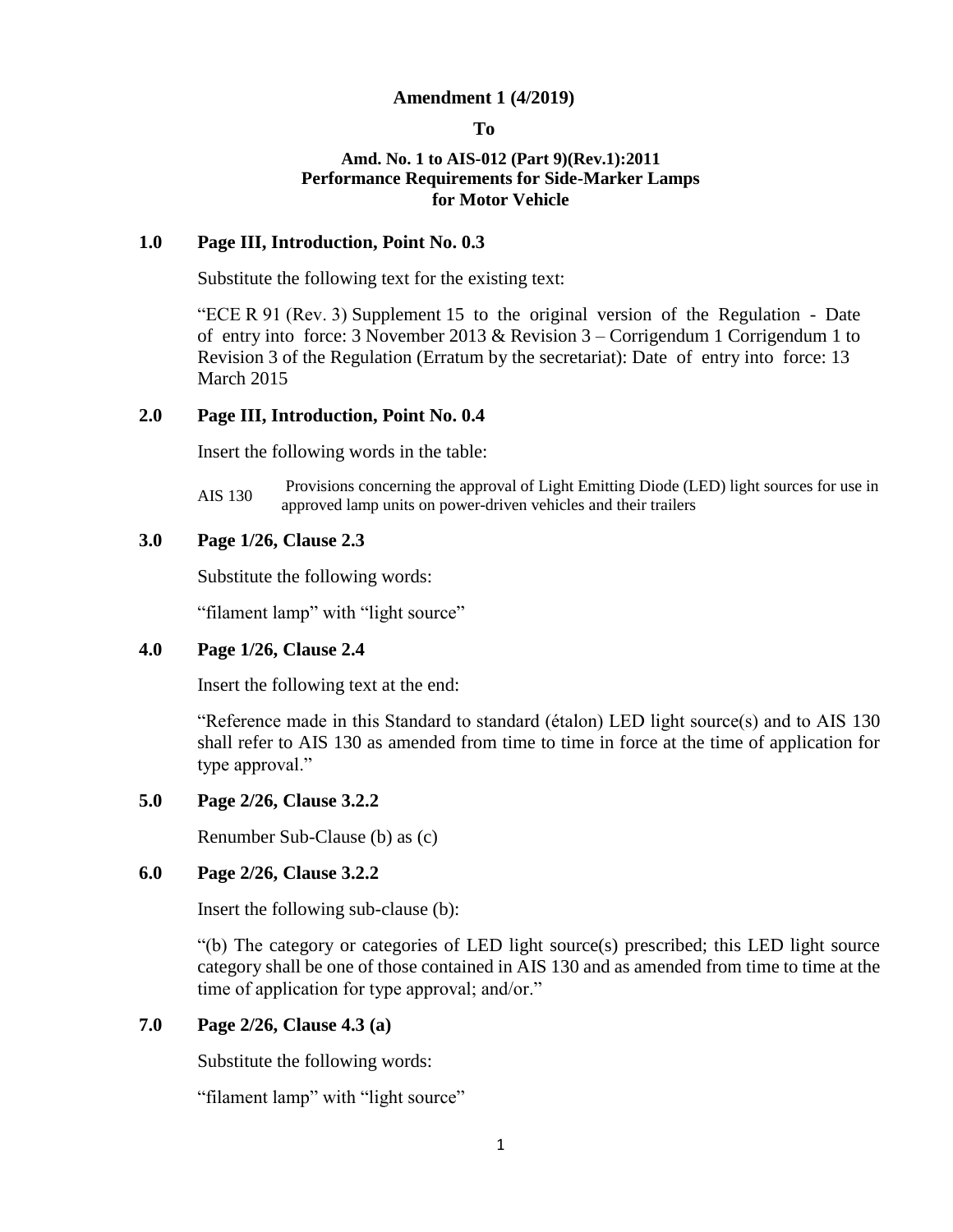# **8.0 Page 3/26, Clause 6.3**

Insert a new Sub Clause 6.3.3,

 $(6.3.3. \text{ A light source module shall be so designed that regardless of the use of tool(s), it$ shall not be mechanically interchangeable with any replaceable approved light source."

# **9.0 Page 3/26, Clause 6.4**

Substitute the following words:

"filament lamp" with "light source"

### **10.0 Page 3/26, Clause 6.4.1**

Substitute the following text for the existing text:

Any category or categories of light source(s) approved according to AIS-034 (Part 1) (Rev. 1) and/or AIS 130 may be used, provided that no restriction on the use is made in AIS-034 (Part 1) (Rev. 1) and its series of amendments in force at the time of application for type approval or in AIS 130 and its series of amendments in force at the time of application for type approval.

### **11.0 Page 4/26, Clause 6.4.2 and 6.4.3**

Substitute the following words:

"filament lamp" with "light source"

### **12.0 Page 5/26, Clause 8.0**

Substitute the following text for the existing text:

The colour of the light emitted inside the field of the light distribution grid defined at paragraph D.2.0 of Annex D Shall be amber. within the limits of the chromaticity coordinates prescribed for the colour in question when measured in accordance with Annex E. Outside this field no sharp variation of colour shall be observed. However it can be red, if the rearmost side-marker lamp is grouped or combined or reciprocally incorporated with the rear position lamp, the rear end-outline marker lamp, the rear fog lamp, the stop lamp, or is grouped with or has part of the light emitting surface in common with the rear retro-reflector. To check these colorimetric characteristics, the test procedure described in paragraph 9.0 of this standard shall be applied. Outside this field no sharp variation of colour shall be observed.

However, for lamps equipped with non-replaceable light sources (filament lamps and other), the colorimetric characteristics should be verified with the light sources present in the lamp, in accordance with relevant subparagraphs of paragraph 9.1. of this standard.

# **13.0 Page 5/26, Clause 9.1 and 9.2**

Substitute the following text for the existing text:

9.1. All measurements, photometric and colorimetric shall be carried out with an uncoloured or coloured standard light source of the category prescribed for the device, supplied with the voltage: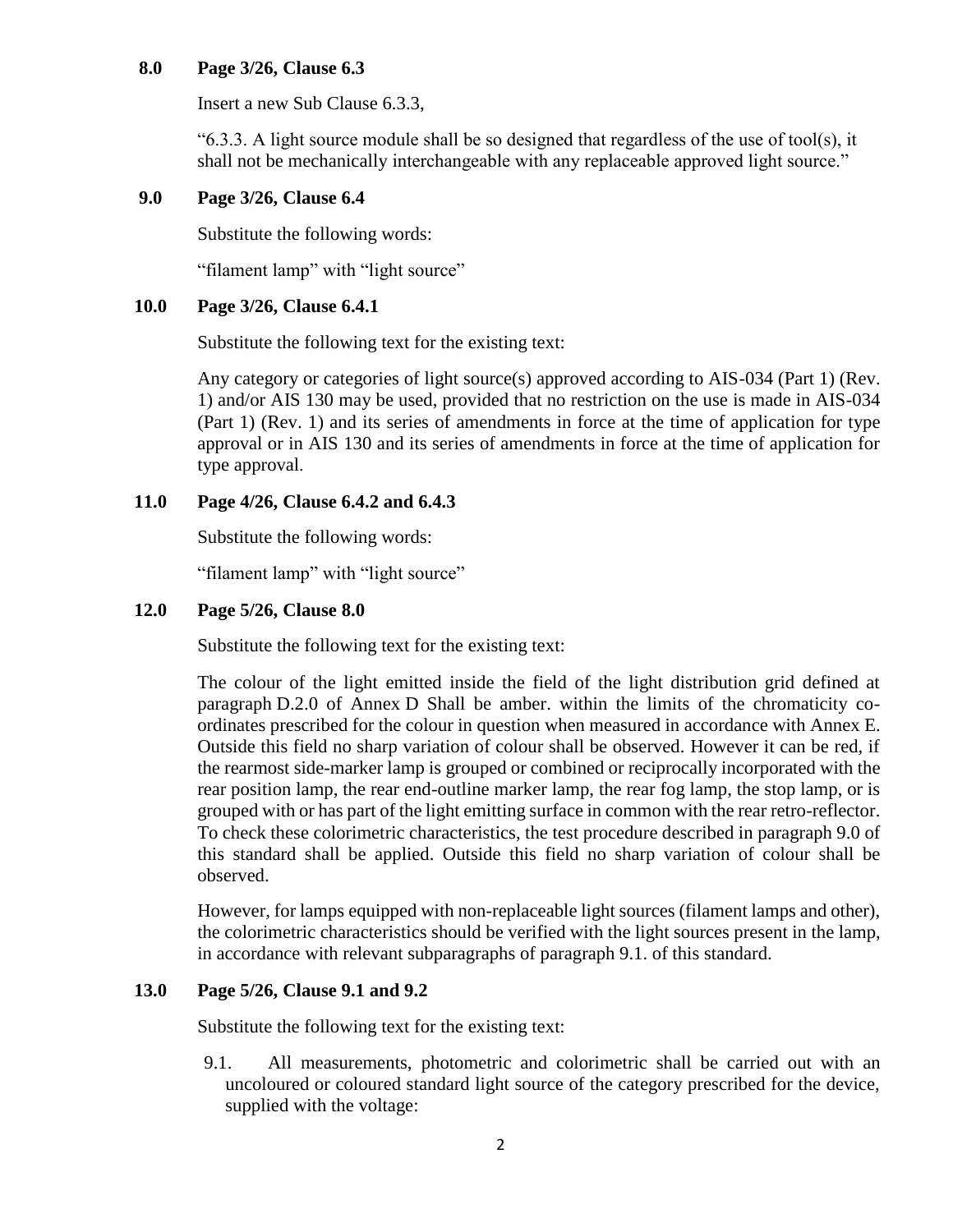- (a) In the case of filament lamps, that is necessary to produce the reference luminous flux required for that category of filament lamp;
- (b) In the case of LED light sources of 6.75 V, 13.5 V, 28 V; the luminous flux value produced shall be corrected. The correction factor is the ratio between the objective luminous flux and the mean value of the luminous flux found at the voltage applied;
- (c) In the case of lamps with non-replaceable light sources: 6.75 V, 13.5 V or 28 V respectively;
- (d) In the case of a system that uses an electronic light source control gear being part of the lamp3 applying at the input terminals of the lamp the voltage declared by the manufacturer or, if not indicated, 6.75 V, 13.5 V or 28.0 V, respectively; In the case of a system that uses an electronic light source control gear not being part of the lamp, the voltage declared by the manufacturer shall be applied to the input terminals of the lamp.
- (e)In the case of a system that uses an electronic light source control gear not being part of the lamp, the voltage declared by the manufacturer shall be applied to the input terminals of the lamp.

# **14.0 Page 5/26, Clause 9.2**

### **Insert new sub Clause 9.2 after 9.1**

**9.2** The test laboratory shall require from the manufacturer the light source control gear needed to supply the light source and the applicable functions.

# **15.0 Page 6/26, Clause 11.1**

Substitue the following words:

"standard filament lamp with standard light source."

# **16.0 Page 8/26, Clause 16.1.1**

Substitue the following words:

"standard filament lamp with standard light source."

# **17.0 Page 14/26, ANNEX D, Sub Clause D3.2**

Substitute the following text for the existing text:

"D3.2 For replaceable light sources:

When equipped with light sources at 6.75 V, 13.5 V or 28.0 V, the luminous intensity values produced shall be corrected. For filament lamps the correction factor is the ratio between the reference luminous flux and the mean value of the luminous flux found at the voltage applied (6.75 V, 13.5 V or 28.0 V).

For LED light sources the correction factor is the ratio between the objective luminous flux and the mean value of the luminous flux found at the voltage applied (6.75 V, 13.5 V or 28.0 V).

The actual luminous fluxes of each light source used shall not deviate more than  $\pm 5$  per cent from the mean value. Alternatively and in case of filament lamps only, a standard filament lamp may be used in turn, in each of the individual positions, operated at its reference flux, the individual measurements in each position being added together."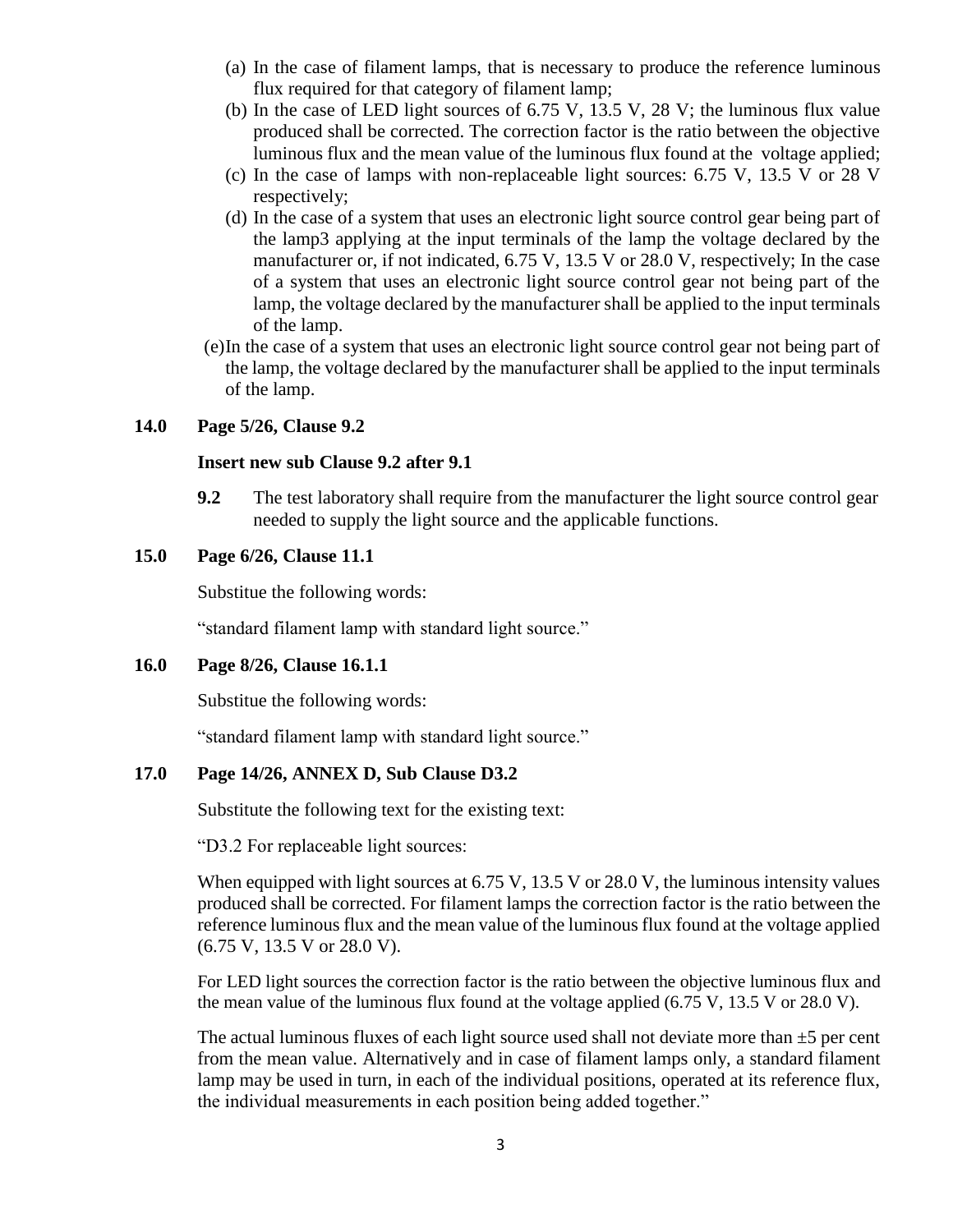# **18.0 Page 16/26, Annex F, Sub Clause F1.2, F1.2.2 & F1.3**

Substitute the following words:

"Standard filament lamp" with "Standard light source"

# **19.0 Page 18/26, Annex G, Sub Clause G1.2, G1.2.2 & G1.3**

Substitute the following words:

"Standard filament lamp" with "Standard light source"

#### PRINTED BY THE AUTOMOTIVE RESEARCH ASSOCIATION OF INDIA P.B. NO. 832, PUNE 411 004

### ON BEHALF OF AUTOMOTIVE INDUSTRY STANDARDS COMMITTEE

UNDER CENTRAL MOTOR VEHICLE RULES – TECHNICAL STANDING COMMITTEE

> SET-UP BY MINISTRY OF ROAD TRANSPORT & HIGHWAYS (DEPARTMENT OF ROAD TRANSPORT & HIGHWAYS) GOVERNMENT OF INDIA

> > 11th April 2019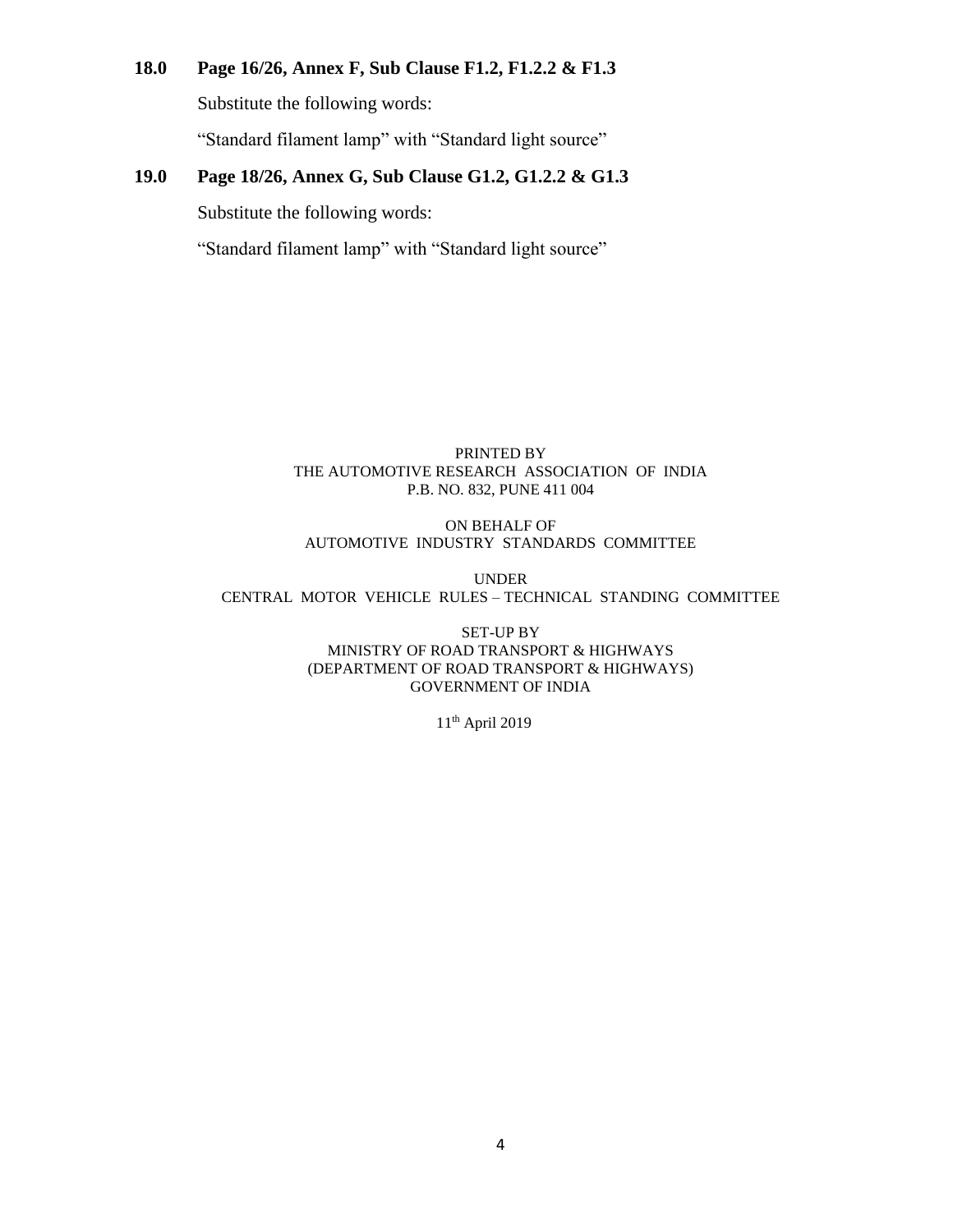# AUTOMOTIVE INDUSTRY STANDARD

# **Performance Requirements for Side-Marker Lamps for Motor Vehicles**

 **(Revision 1)** 

PRINTED BY THE AUTOMOTIVE RESEARCH ASSOCIATION OF INDIA P.B. NO. 832, PUNE 411 004

ON BEHALF OF AUTOMOTIVE INDUSTRY STANDARDS COMMITTEE

UNDER CENTRAL MOTOR VEHICLE RULES – TECHNICAL STANDING COMMITTEE

> SET-UP BY MINISTRY OF ROAD TRANSPORT & HIGHWAYS (DEPARTMENT OF ROAD TRANSPORT & HIGHWAYS) GOVERNMENT OF INDIA

> > October 2011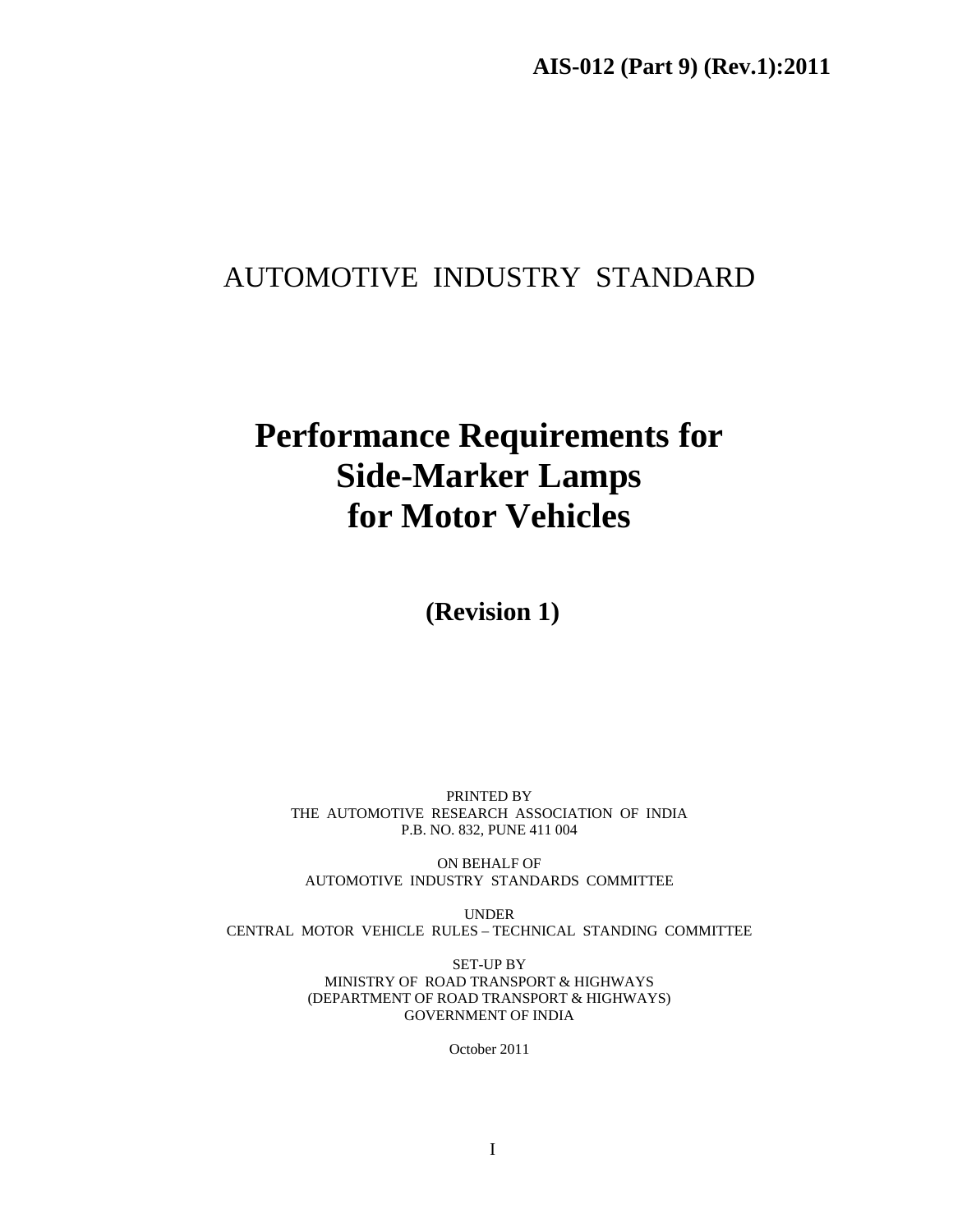# **AIS-012 (Part 9) (Rev.1) : 2011**

| Sr.<br>No. | Corrigenda.             | Amendment | <b>Revision</b> | <b>Date</b> | <b>Remark</b> | Misc. |
|------------|-------------------------|-----------|-----------------|-------------|---------------|-------|
|            |                         |           |                 |             |               |       |
|            |                         |           |                 |             |               |       |
|            |                         |           |                 |             |               |       |
|            |                         |           |                 |             |               |       |
|            |                         |           |                 |             |               |       |
|            |                         |           |                 |             |               |       |
|            |                         |           |                 |             |               |       |
|            |                         |           |                 |             |               |       |
|            |                         |           |                 |             |               |       |
|            |                         |           |                 |             |               |       |
|            |                         |           |                 |             |               |       |
|            |                         |           |                 |             |               |       |
|            |                         |           |                 |             |               |       |
|            |                         |           |                 |             |               |       |
|            |                         |           |                 |             |               |       |
|            |                         |           |                 |             |               |       |
|            |                         |           |                 |             |               |       |
|            |                         |           |                 |             |               |       |
|            | <b>General remarks:</b> |           |                 |             |               |       |

# **Status chart of the standard to be used by the purchaser for updating the record**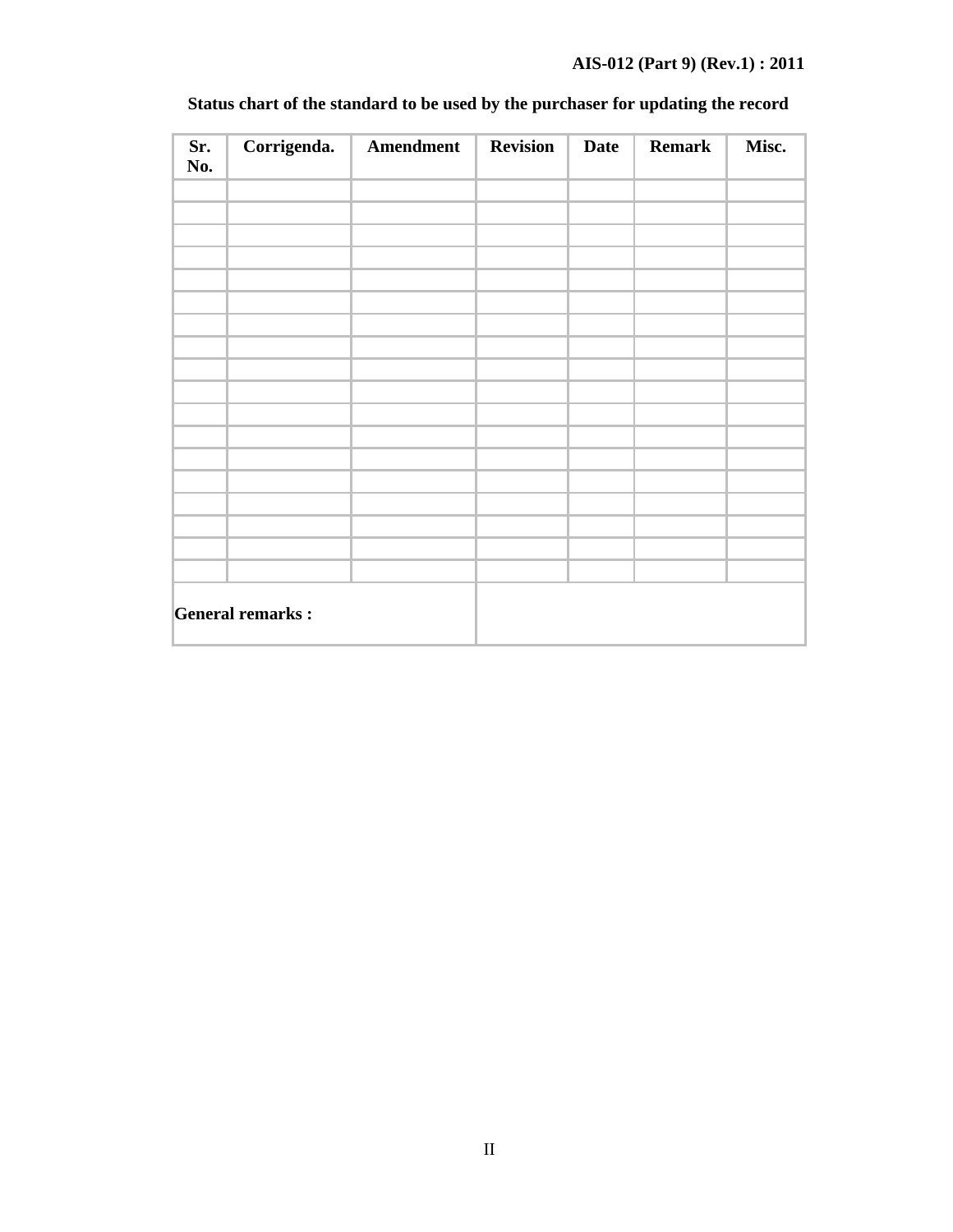### **INTRODUCTION**

- 0.1 The Government of India felt the need for a permanent agency to expedite the publication of standards and development of test facilities in parallel when the work on the preparation of the standards is going on, as the development of improved safety critical parts can be undertaken only after the publication of the standard and commissioning of test facilities. To this end, the erstwhile Ministry of Surface Transport (MOST) has constituted a permanent Automotive Industry Standards Committee (AISC) vide order No. RT-11028/11/97-MVL dated September 15, 1997. The standards prepared by AISC will be approved by the permanent CMVR Technical Standing Committee (CTSC). After approval, the Automotive Research Association of India, (ARAI), Pune, being the Secretariat of the AIS Committee, has published this standard. For better dissemination of this information ARAI may publish this document on their Web site.
- 0.2 Accordingly AIS-012 covering performance requirements of lighting and light-signalling devices for motor vehicles having more than three wheels, trailers and semi-trailers has been published in 2004 and implemented thereafter in 2005.

With technological advancement in lighting and light-signalling devices and updation in ECE regulations, AIS-012 was taken up for revision and now is prepared in ten parts. This part covers performance requirements for side-marker lamps for motor vehicles.

0.3 While preparing this standard considerable assistance has been derived from following ECE regulation.

| ECE R 91 (Rev. 2, Amd. 1,                    | Uniform provisions concerning the approval of side- |
|----------------------------------------------|-----------------------------------------------------|
| Suppl. 11 to original version)               | marker lamps for motor vehicles and their trailers  |
| Date of entry into force:<br>15 October 2008 |                                                     |

0.4 The following standards contain provisions, which through reference in this text constitute provisions of the standard.

| AIS-053:2005             | Automotive Vehicles - Types - Terminology                                                                                                                                                                        |  |  |
|--------------------------|------------------------------------------------------------------------------------------------------------------------------------------------------------------------------------------------------------------|--|--|
| AIS-008 (Rev.1):<br>2010 | Installation Requirements of Lighting and Light-signalling Devices<br>for Motor Vehicle having more than Three Wheels, Trailer and<br>Semi-trailer excluding Agricultural Tractor and Special Purpose<br>Vehicle |  |  |
|                          |                                                                                                                                                                                                                  |  |  |
| AIS-034 (Part $1$ )      | Provisions concerning the Approval of Filament Lamps for use in                                                                                                                                                  |  |  |
| (Rev. 1): 2010           | Approved Lamp Units on Power Driven Vehicles and their Trailers                                                                                                                                                  |  |  |
| AIS-034 (Part 2)         | Provisions concerning the Approval of Gas-discharge Light Sources                                                                                                                                                |  |  |
| (Rev. 1): 2010           | for use in Approved Gas-discharge Lamp units of Power-driven<br>Vehicles                                                                                                                                         |  |  |
| AIS-037:2004             | Procedure for Type Approval and Establishing Conformity of                                                                                                                                                       |  |  |
|                          | Production for Safety Critical Components                                                                                                                                                                        |  |  |
| AIS-010 (Part 5)         | Requirements of Chromaticity Co-ordinates of Colour of Light                                                                                                                                                     |  |  |
| (Rev. 1):2010            | Emitted from Lighting and Light-signalling Devices                                                                                                                                                               |  |  |

0.5 The AISC panel and Automotive Industry Standards Committee (AISC) responsible for preparation of this standard are given in Annex H and Annex J respectively.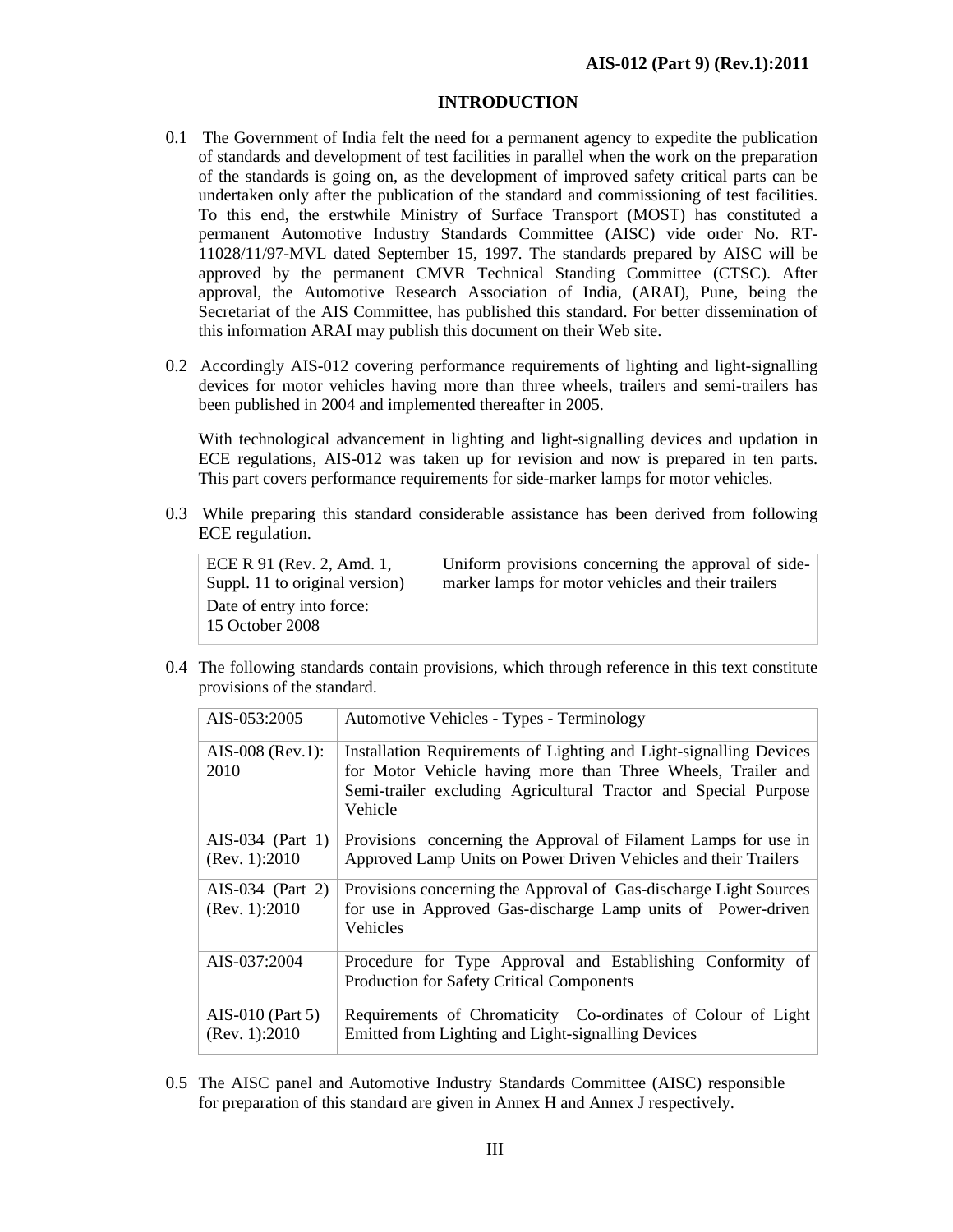| Para.<br>No. | <b>Contents</b>                                                                   |        |
|--------------|-----------------------------------------------------------------------------------|--------|
| 1.           | Scope                                                                             | 1/26   |
| 2.           | Definitions                                                                       |        |
| 3.           | Application for approval                                                          | 1/26   |
| 4.           | <b>Markings</b>                                                                   | 2/26   |
| 5.           | Approval                                                                          | 3/26   |
| 6.           | General specifications                                                            | 3/26   |
| 7.           | Intensity of light emitted                                                        | 4/26   |
| 8.           | Colour of light emitted                                                           | $5/26$ |
| 9.           | Test procedure                                                                    | 5/26   |
| 10.          | Modifications of the side-marker lamp type and extension of<br>approval           |        |
| 11.          | Conformity of production                                                          | 6/26   |
| 12.          | Penalties for non-conformity of production                                        |        |
| 13.          | <b>Reserved Clause</b>                                                            |        |
| 14.          | <b>Reserved Clause</b>                                                            |        |
| 15.          | <b>Transitional provisions</b>                                                    | 7/26   |
| 16.          | Establishing Compliance of "E"/"e" approved side-marker<br>lamp to this standard  | 8/26   |
| 17.          | Amendments to ECE regulations after the level described in<br>0.3 of introduction | 8/26   |
|              | <b>List of Annexes</b>                                                            |        |
| Annex A      | Minimum angles required for light distribution in space                           | 9/26   |
| Annex B      | Reserved                                                                          | 11/26  |
| Annex C      | Reserved                                                                          | 11/26  |
| Annex D      | Photometric measurements                                                          | 12/26  |
| Annex E      | Colour of light emitted                                                           |        |
| Annex F      | Minimum requirements for conformity of production<br>control procedures           | 16/26  |
| Annex G      | Minimum requirements for sampling by a testing agency                             | 18/26  |

### **Performance Requirements for Side-Marker Lamps for Motor Vehicles**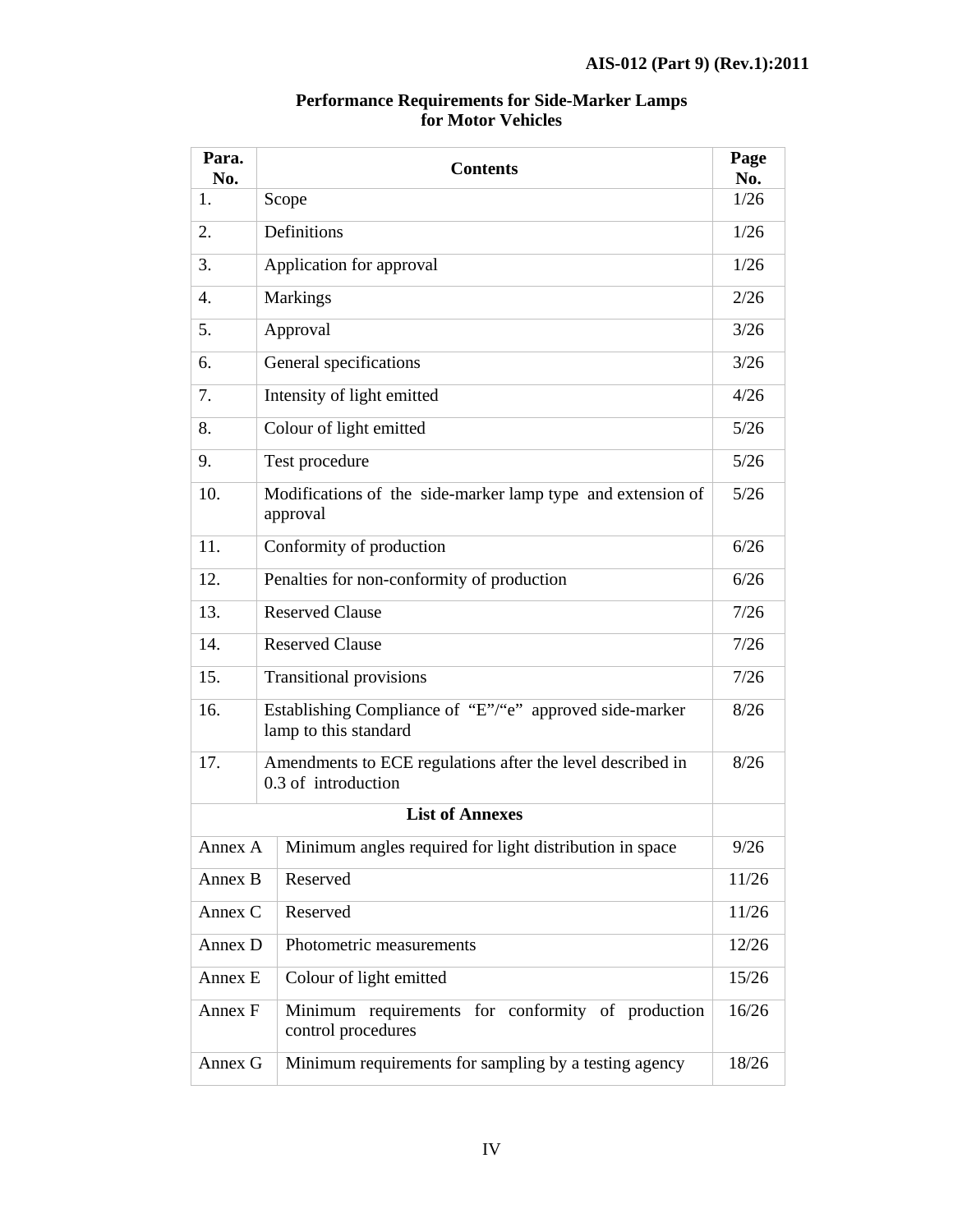# **Performance Requirements for Side-Marker Lamps for Motor Vehicles**

# **1.0 SCOPE**

 This standard applies to side-marker lamps for vehicles of category M, N, T and  $A^{\underline{1}}$ .

 **Note:** The permission to use side-marker lamps covered by this standard is governed by requirements specified by the standard for installation of requirements of that category of vehicles.

# **2.0 DEFINITIONS**

For the purpose of this standard,

- 2.1. The definitions given in AIS-008(Rev.1) and its amendments in force at the time of application for type approval shall apply to this standard.
- 2.2. **"Side-marker lamp"** means a lamp used to indicate the presence of the vehicle when viewed from the side;
- 2.3. **"Side-marker lamps of different types"** means lamps which do not differ in such essential respects as:
	- (a) the trade name or mark;
	- (b) the characteristics of the optical system (level of intensity, light distribution angles, category of filament lamp, light source module, etc.).

 A change of the colour of the filament lamp or the colour of any filter does not constitute a change of type.

2.4. References made in this standard to standard (étalon) filament lamp(s) and to standard AIS-034(Part 1)(Rev. 1) shall refer to standard AIS-034 (Part1)(Rev. 1) and its amendments in force at the time of application for type approval.

# **3.0 APPLICATION FOR APPROVAL**

3.1. The application for approval shall be submitted by the applicant.

 At the choice of the applicant, it will specify that the device may be installed on the vehicle with different inclinations of the reference axis in respect to the vehicle reference planes and to the ground or rotate around its reference axis; these different conditions of installation shall be indicated in the communication form. It shall specify:

3.1.1. whether the side-marker lamp is intended to emit amber or red light.

 <sup>1/</sup> As defined in AIS-053: Automotive Vehicles - Types - Terminology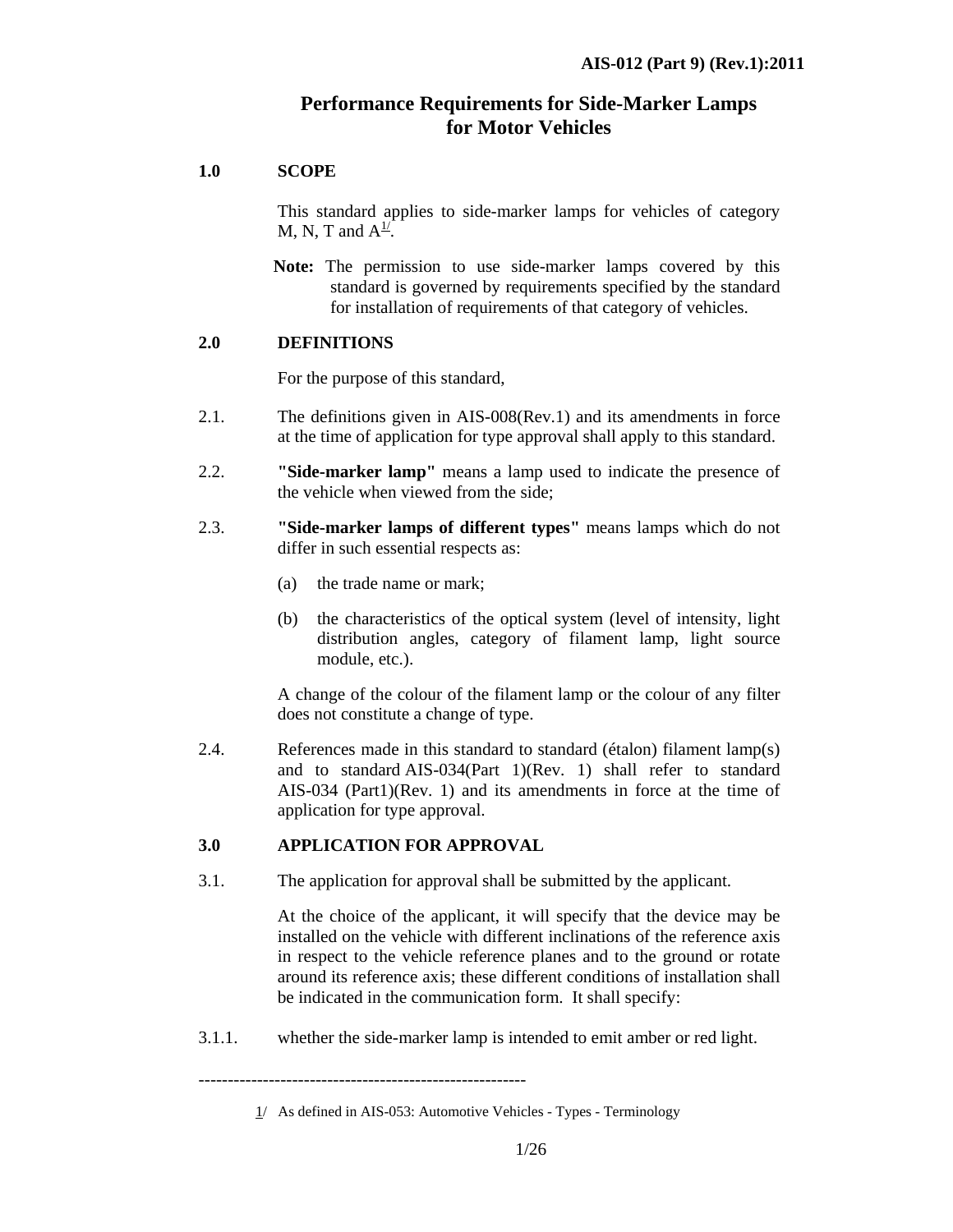- 3.2. For each type of side-marker lamp the application shall be accompanied by:
- 3.2.1. drawings, in triplicate, in sufficient detail to permit identification of the type of lamp and showing geometrically in what position(s) it may be mounted on the vehicle; the axis of observation to be taken as the axis of reference in the tests (horizontal angle  $H = 0^{\circ}$ , vertical angle  $V = 0^{\circ}$ ; the point to be taken as the centre of reference in the said tests; the vertical and horizontal tangents to the illuminating surface and their distances from the centre of reference of the lamp. The drawings shall indicate the space reserved for the approval mark as per AIS-037.
- 3.2.2. A brief technical description stating, in particular, with the exception of lamps with non-replaceable light sources:
	- (a) The category or categories of filament lamp(s) prescribed; this filament lamp category shall be one of those listed in AIS-034 (Parts 1)(Rev. 1) and its amendments in force at the time of application for type approval and/or
	- (b) The light source module specific identification code.
- 3.2.3. Two samples; if the application is made for side-marker lamps which are not identical but are symmetrical and suitable for mounting one on the left and one on the right side of the vehicle and/or, alternatively, one towards the front and one towards the rear, the two samples submitted may be identical and be suitable for mounting only on the right or only on the left side of the vehicle and/or, alternatively, only towards the front or only towards the rear.

# **4.0 MARKINGS**

- 4.1. Side-marker lamps submitted for approval:
- 4.2. Side-marker Lamp Manufacturer's trade mark; this marking shall be clearly legible and indelible;
- 4.3. With the exception of lamps with non-replaceable light sources shall bear a clearly legible and indelible marking indicating:
	- (a) the category or categories of filament lamp(s) prescribed; and/or
	- (b) the light source module specific identification code.
- 4.4. Reserved.
- 4.5. In the case of lamps with non-replaceable light sources or light source module(s), shall bear the marking of rated voltage or the range of voltages, and the rated wattage.
- 4.6. In the case of lamps with light source module(s), the light source module(s) shall bear: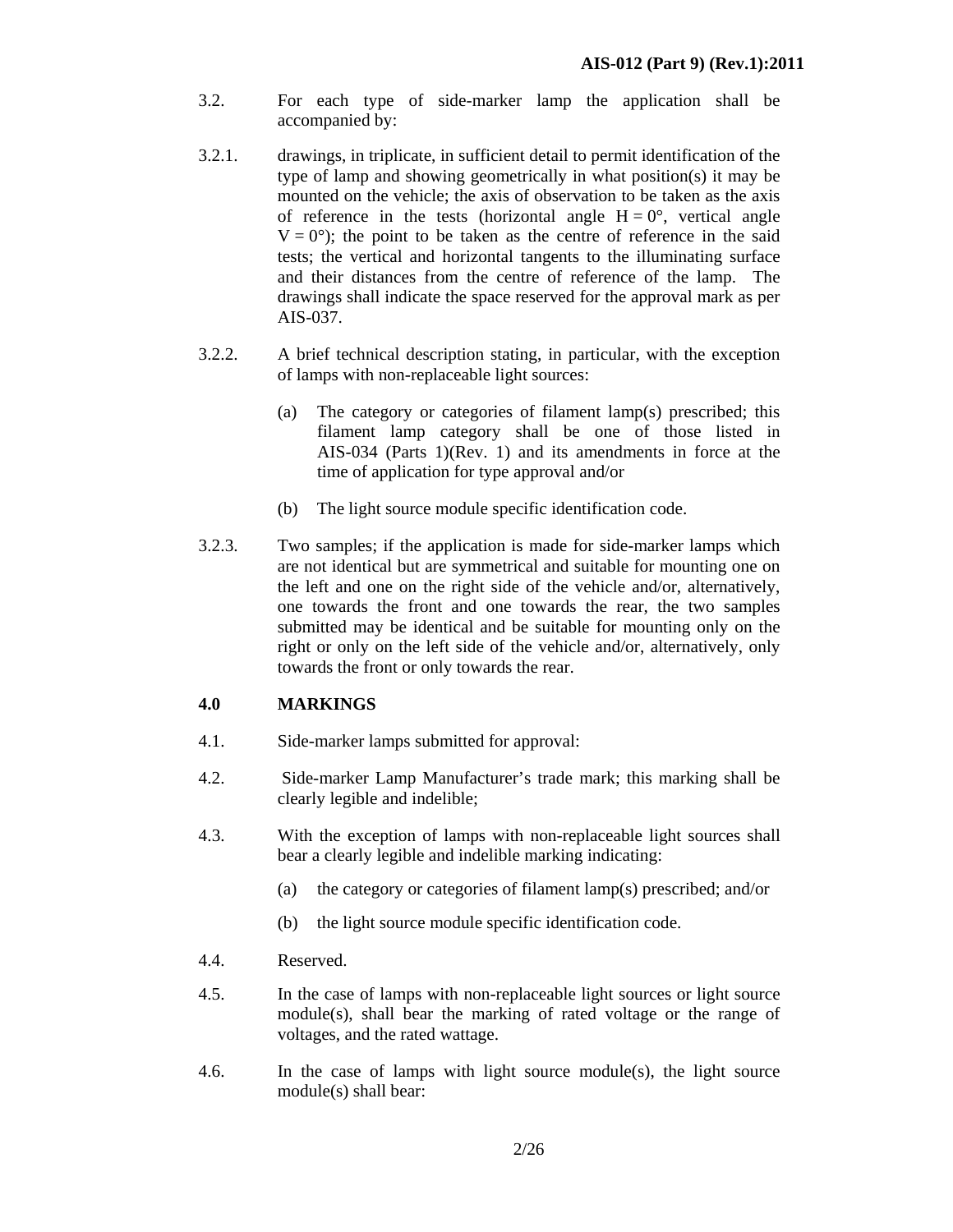- 4.6.1. The trade name or mark of the applicant; this marking shall be clearly legible and indelible;
- 4.6.2. Reserved
- 4.6.3. The marking of the rated voltage (and rated wattage).
- 4.7 On the prototype for type approval, the markings may be provided by suitable temporary methods and need not necessary be obtained from the tools used for series production.

### **5.0 APPROVAL**

- 5.1. If the two side-marker lamps submitted for approval pursuant to paragraph 3.2.3. above satisfy the provisions of this standard, approval shall be granted.
- 5.2. Type approval number shall be assigned to each type approved
- 5.3. Reserved.
- 5.4. Approval marking shall be as per AIS-037
- 5.4.1. to 5.12 Reserved

# **6.0 GENERAL SPECIFICATIONS**

- 6.1. Each side-marker lamp submitted for approval shall conform to the specifications set out in paragraphs 7.0 and 8.0 of this standard.
- 6.2. Side-marker lamps shall be so designed and made that, in normal use, despite the vibrations to which they may then be subjected, their satisfactory operation continues to be ensured and they retain the characteristics prescribed by this standard.
- 6.3. In the case of light source modules, it shall be checked that:
- 6.3.1. The design of the light source module(s) shall be such as:
	- (a) that each light source module can only be fitted in no other position than the designated and correct one and can only be removed with the use of tool(s);
	- (b) If there are more than one light source module used in the housing for a device, light source modules having different characteristics cannot be interchanged within the same lamp housing.
- 6.3.2. The light source module(s) shall be tamperproof.
- 6.4. In the case of replaceable filament lamp(s):
- 6.4.1. Any category or categories of filament lamp(s) approved according to AIS-034 (Part 1)(Rev. 1) may be used, provided that no restriction on the use is made in AIS-034(Parts 1) (Rev. 1) and its amendments in force at the time of application for type approval.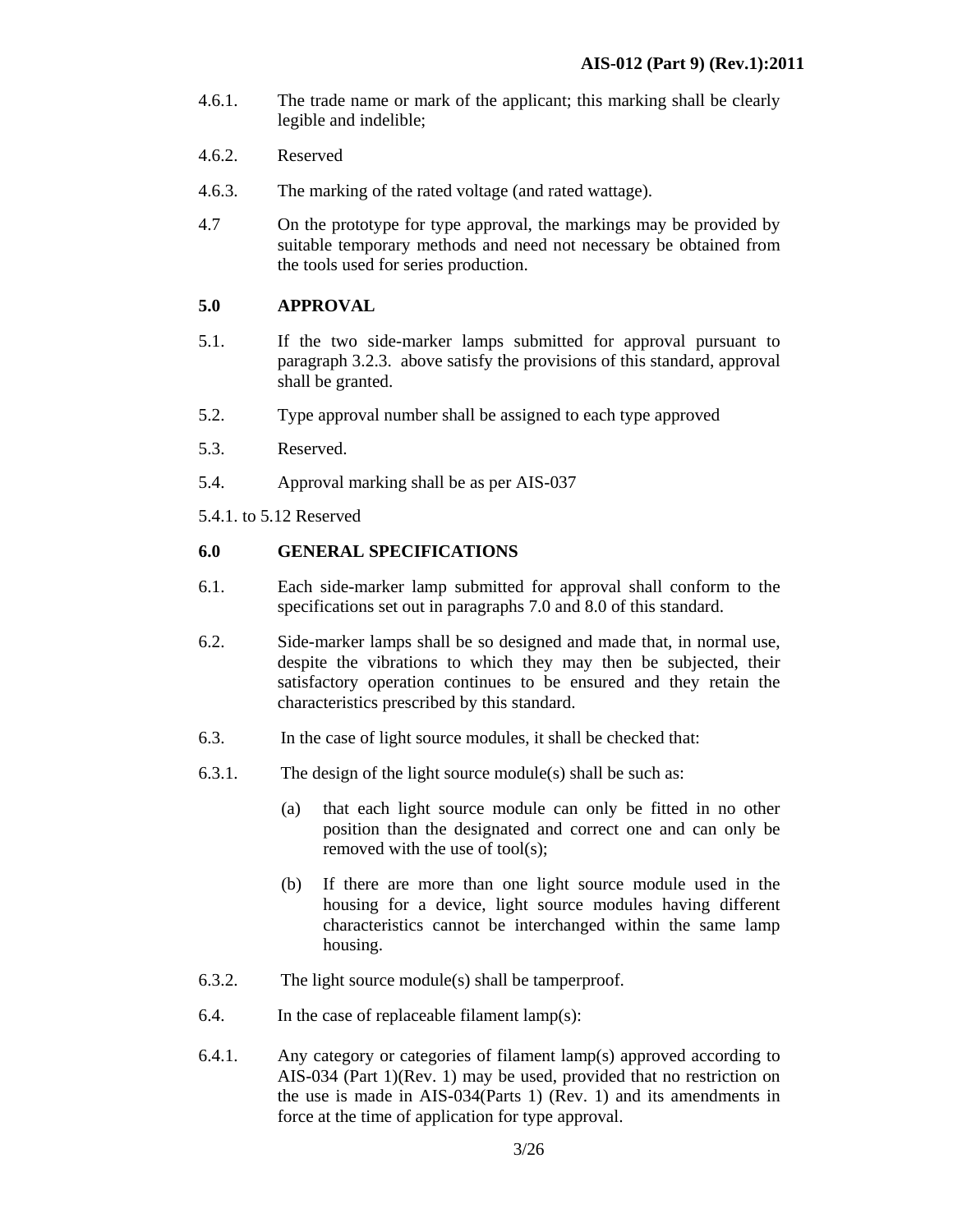- 6.4.2. The design of the device shall be such that the filament lamp can be fixed in no other position but the correct one.
- 6.4.3. The filament lamp holder shall conform to the characteristics given in IEC Publication 60061. The holder data sheet relevant to the category of filament lamp used, applies.

# **7.0 INTENSITY OF LIGHT EMITTED**

7.1. The intensity of the light emitted by each of the two samples submitted shall be:

|       | Side-marker lamp category |                                                            | SM <sub>1</sub>   | SM2               |
|-------|---------------------------|------------------------------------------------------------|-------------------|-------------------|
| 7.1.1 | Minimum<br>intensity      | In the axis of reference                                   | $4.0 \text{ cd}$  | $0.6$ cd          |
|       |                           | Within the specified<br>angular field, other than<br>above | $0.6$ cd          | $0.6$ cd          |
| 7.1.2 | Maximum<br>intensity      | Within the specified<br>angular field $\frac{1}{2}$        | $25.0 \text{ cd}$ | $25.0 \text{ cd}$ |
| 7.1.3 | Angular field             | Horizontal                                                 | $+45$ deg.        | $\pm$ 30 deg.     |
|       |                           | Vertical                                                   | $+10$ deg.        | $+10$ deg.        |

- **Note :-** 1/In addition, for red side-marker lamp, in the angular field from  $60^{\circ}$  to  $90^{\circ}$  in horizontal direction and  $+20^{\circ}$  in vertical direction towards the front of the vehicle, the maximum intensity is limited to 0.25 cd.
- 7.1.4. In the case of a lamp containing more than one light source:

the lamp shall comply with the minimum intensity required when any one light source has failed;

when all light sources are illuminated the maximum intensity specified may not be exceeded.

All light sources which are connected in series are considered to be one light source.

- 7.2. Outside the reference axis and within the angular fields defined in the diagrams in Annex A to this standard, the intensity of the light emitted by each of the two side-marker lamps supplied shall:
- 7.2.1. In each direction corresponding to the points in the light distribution table reproduced in Annex D to this standard, be not less than the product of the minimum specified in paragraph 7.1. above by the percentage specified in the said table for the direction in question;
- 7.2.2. In no direction within the space from which the side-marker lamp is visible, exceed the maximum specified in paragraph 7.1. above;
- 7.2.3. The provisions of paragraph D.2.2. of Annex D to this standard on local variations of intensity shall be observed.
- 7.3. Annex D, to which reference is made in paragraph 7.2.1. above, gives particulars of the measurement methods to be used.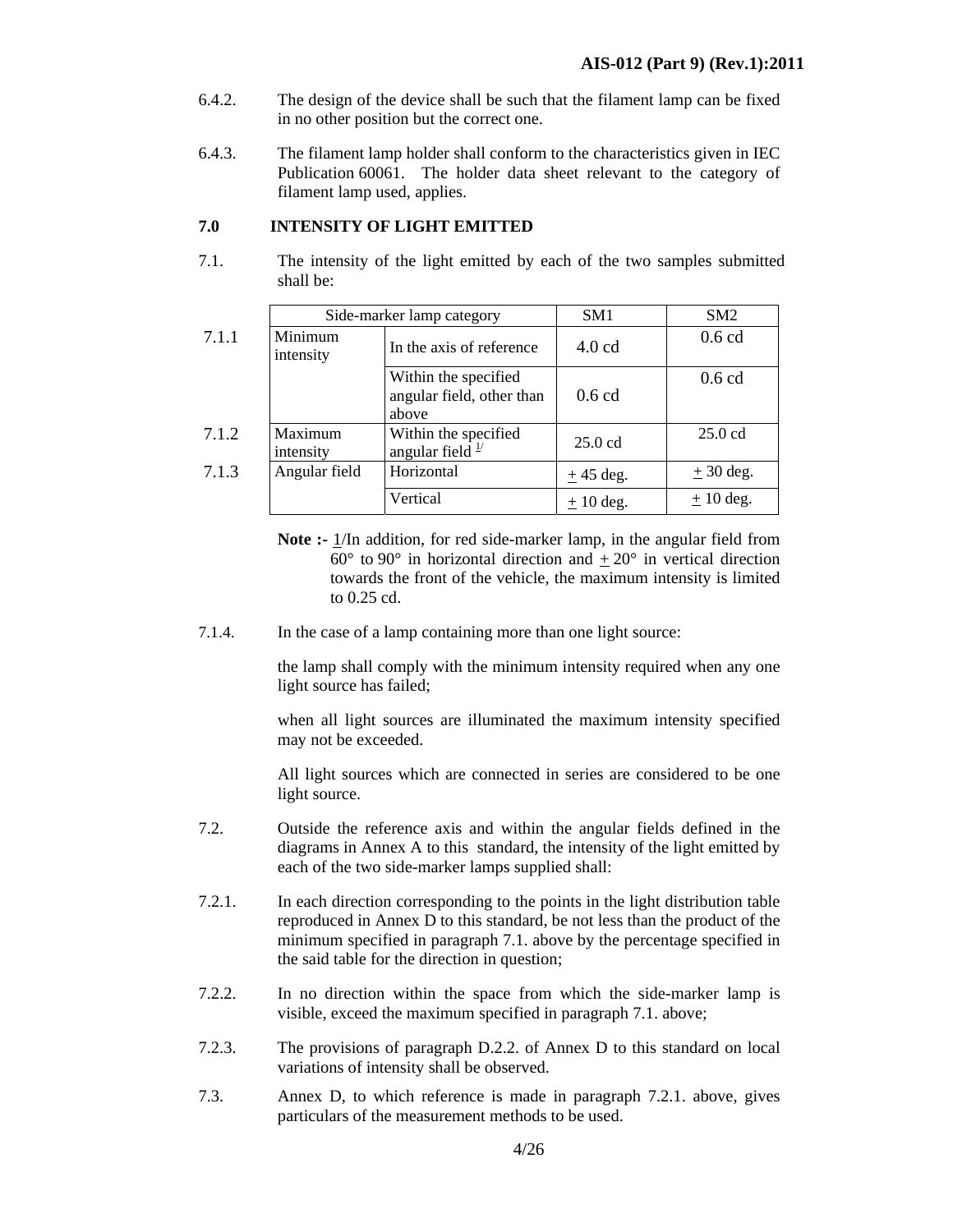# **8.0 COLOUR OF LIGHT EMITTED**

- 8.1. The side-marker lamp shall emit amber light; however it may emit red, if the rearmost side-marker lamp is grouped or combined or reciprocally incorporated with the rear position lamp, the rear end-outline marker lamp, the rear fog lamp, the stop lamp, or is grouped with or has part of the light emitting surface in common with the rear retro-reflector.
- 8.2. The colour of the light emitted inside the field of the light distribution grid defined at paragraph D.2. of Annex D Shall be within the limits of the chromaticity co-ordinates prescribed for the colour in question when measured in accordance with Annex E. Outside this field no sharp variation of colour shall be observed.

# **9.0 TEST PROCEDURE**

- 9.1. Measurements shall be carried out with a colourless standard filament lamp of the type recommended for the side-marker lamp and so regulated as to produce the reference luminous flux prescribed for this type of lamp, taking into account the provisions of paragraph 9.2. below.
- 9.2. All measurements on lamps equipped with non-replaceable light sources (filament lamps and other) shall be made at 6.75 V, 13.5 V or 28.0 V respectively.

 In the case of light sources supplied by a special power supply, the above test voltages shall be applied to the input terminals of that power supply. The test laboratory may require from the manufacturer the special power supply needed to supply the light sources.

9.3. The limits of the apparent surface in the direction of the reference axis of a light-signalling device shall be determined.

# **10.0 MODIFICATIONS OF THE TYPE OF SIDE MARKER LAMP AND EXTENSION OF APPROVAL**

10.1 Every modification pertaining to the information, even if the changes are not technical in nature declared in accordance with paragraph 3 of this standard shall be intimated by the applicant to the testing agency.

> If the changes are in parameters not related to the provisions, no further action need be taken.

> If the changes are in parameters related to the provisions, the testing agency, which has issued the certificate of compliance, shall then consider, whether,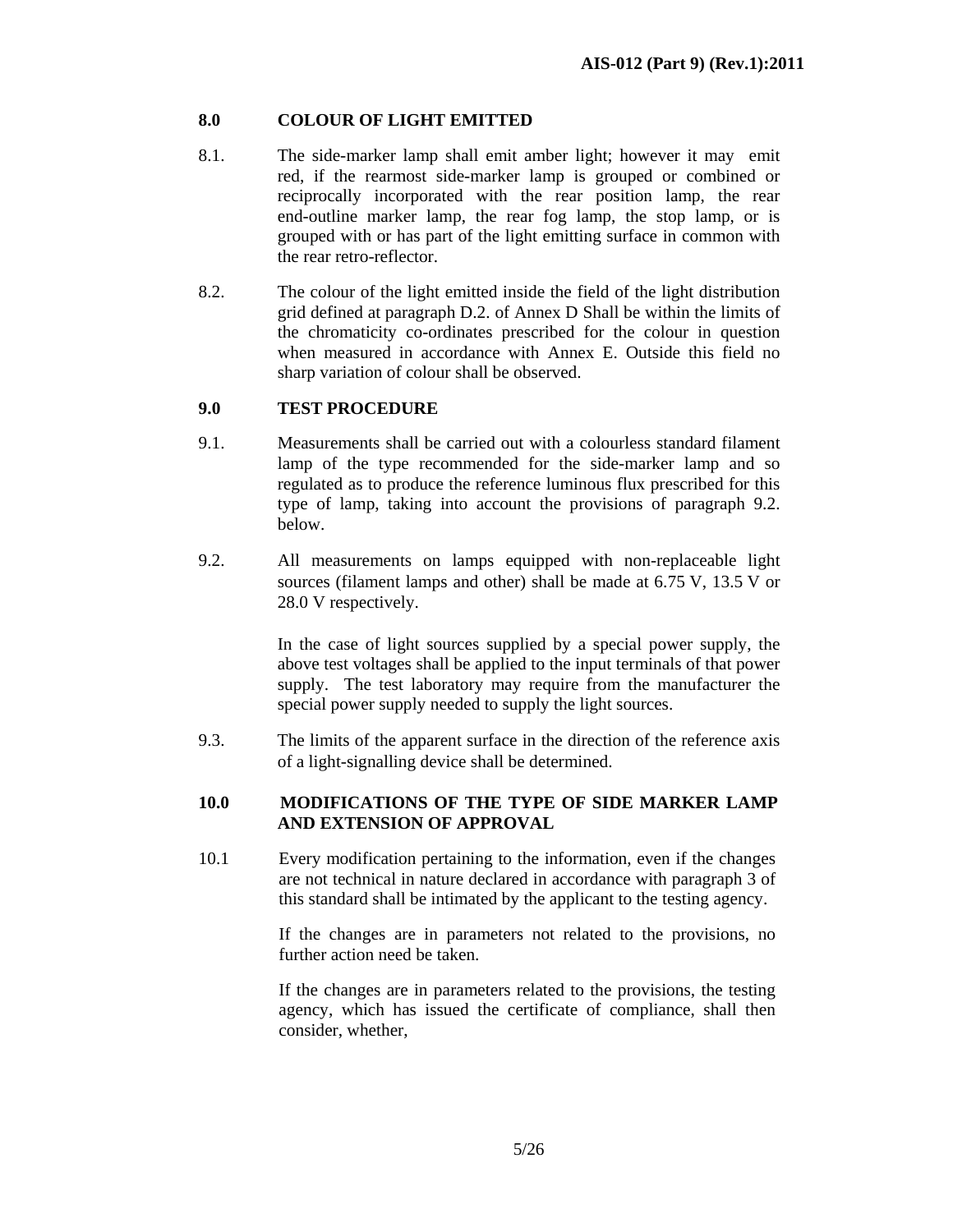- 10.1.1 The device with the changed specifications still complies with provisions, or
- 10.1.2 Any further verification is required to establish compliance.
- 10.2 For considering whether testing is required or not, guidelines given in 10.5 (criteria for extension of approval) shall be used.
- 10.3 In case of 10.2, tests for only those parameters which are affected by the modifications need be carried out
- 10.4 In case of fulfilment of criterion of 10.1.1 or after results of further verification as per 10.1.2 are satisfactory, the approval of compliance shall be extended for the changes carried out.

### 10.5 **Criteria for extension of approval**

The Criteria shall be as agreed between the testing agency and applicant.

# **11.0 CONFORMITY OF PRODUCTION**

- 11.1. Every device bearing an approval mark as prescribed under this standard shall conform to the type approved and shall comply with the requirements of this standard. However, in the case of a device picked at random from series production, the requirements as to the respectively, minimum and maximum intensities of the light emitted (measured with a standard filament lamp as referred to in 9. above) shall be at least 80 per cent of the minimum values specified and not exceed 120 per cent of the maximum values allowed.
- 11.2 The conformity of production procedures shall comply with those set out in the AIS-037 with the following requirements:
- 11.2.1 During the verification as per 11.1, if tests are required, the following tests shall be carried out:
- 11.2.1.1 Intensity of light emitted (See 7).
- 11.2.1.2 Colour of light emitted (See 8).
- 11.3 Devices with apparent defects are disregarded.
- 11.4 The reference mark is disregarded.
- 11.5 The normal frequency of these verifications shall be once every two years.

### **12.0 PENALTIES FOR NON-CONFORMITY OF PRODUCTION**

Penalties for non-conformity of production shall be as prescribed in AIS-037.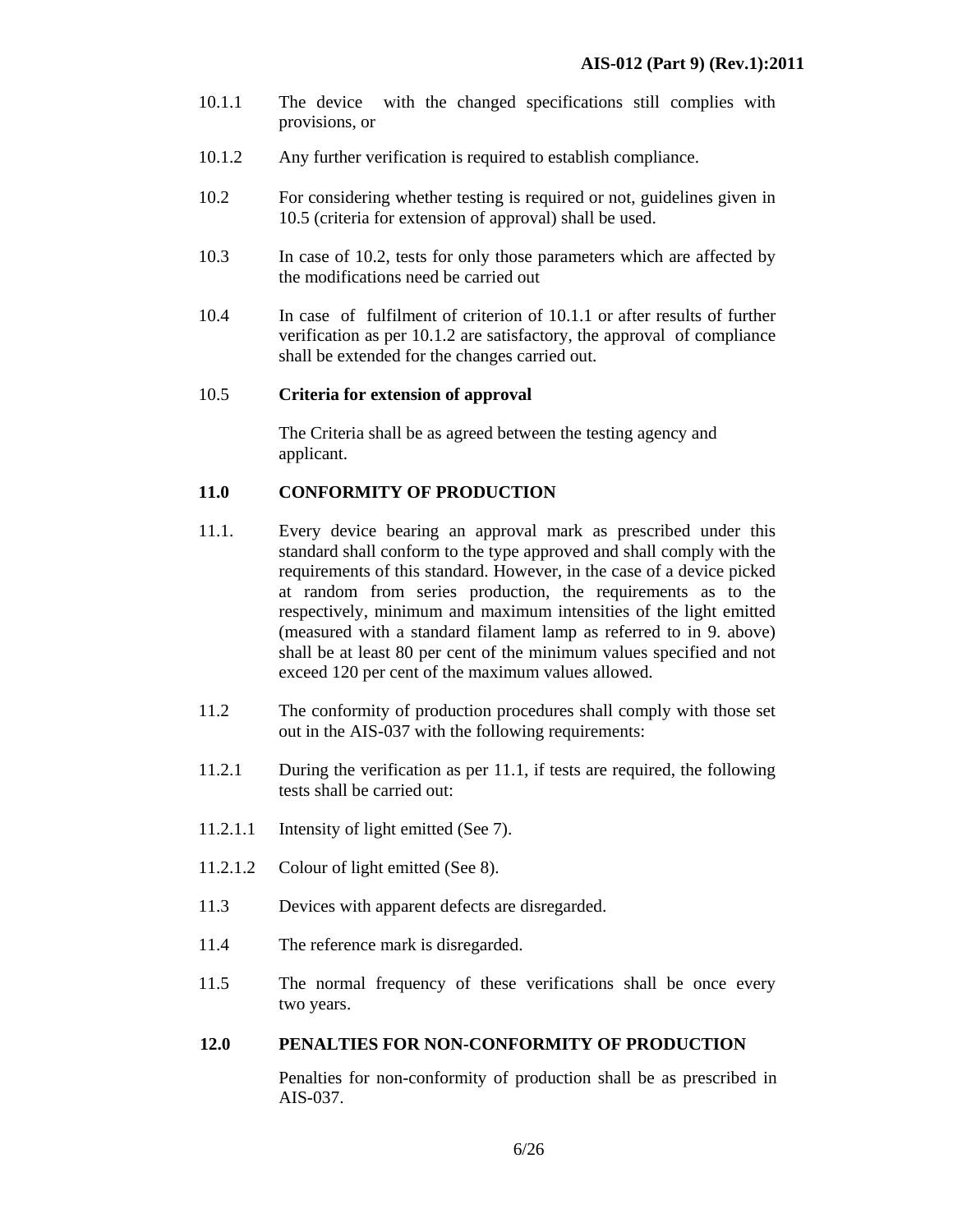**13.0 Reserved** 

## **14.0 Reserved**

### **15.0 TRANSITIONAL PROVISIONS**

- 15.1 At the request of the applicant, type approvals for compliance to AIS-012 (Part 9) (Rev.1):2011, shall be granted by test agencies from  $22<sup>nd</sup>$  February 2011 (date of adoption of this standard in CMVR-TSC). Such type approvals shall be deemed to be compliance to Annex H1, H2, H3 of AIS-012:2004.
- 15.2 At the request of applicant, type approval to the compliance to AIS-012:2004 shall be granted up to the notified date of implementation of AIS-012 (Part 9) (Rev.1):2011.
- 15.3 Type approvals issued for compliance to Annex H1, H2, H3 of AIS-012:2004 shall be extended to approval of AIS-012 (Part 9) (Rev.1):2011 subject to satisfactory compliance of the following:
- 15.3.1 Marking as per 4.0 and sub-clauses of 5.0 applicable for marking.
- 15.3.2 In case of "E"/ "e" approved devices, requirements specified in 16.
- 15.3.3 In the case of side marker lamps the photometric requirements, in particular those prescribed in 7.1.1 of this standard.
	- **Note:** Additional verification for the above need not be carried out, if compliance to the above requirements has already been established during the type approval as per Annex H1, H2, H3 of AIS-012:2004.
- 15.4 Extension of approvals for engineering and administrative changes:
- 15.4.1 In the case of 15.1, extensions shall be granted subject to the conditions of AIS-012 (Part 9) (Rev.1):2011. Such extensions shall be deemed to be compliance to AIS-010:2004.
- 15.4.2 In the case of 15.2, extensions shall be granted subject to conditions of AIS-012:2004 till the notified date of implementation of AIS-012 (Part 9) (Rev.1):2011.
- 15.5 Type approvals for compliance to AIS-037**,** already been granted, shall continue to be valid for AIS-012 (Part 9) (Rev.1):2011.
	- **Note :** Necessary corrections to the reference of verification reports as per this standard shall be incorporated while issuing the next COP certificate. In the meantime for issuing of vehicle certificate, test/verification report as per this standard shall deemed to be the proof of compliance of AIS-037.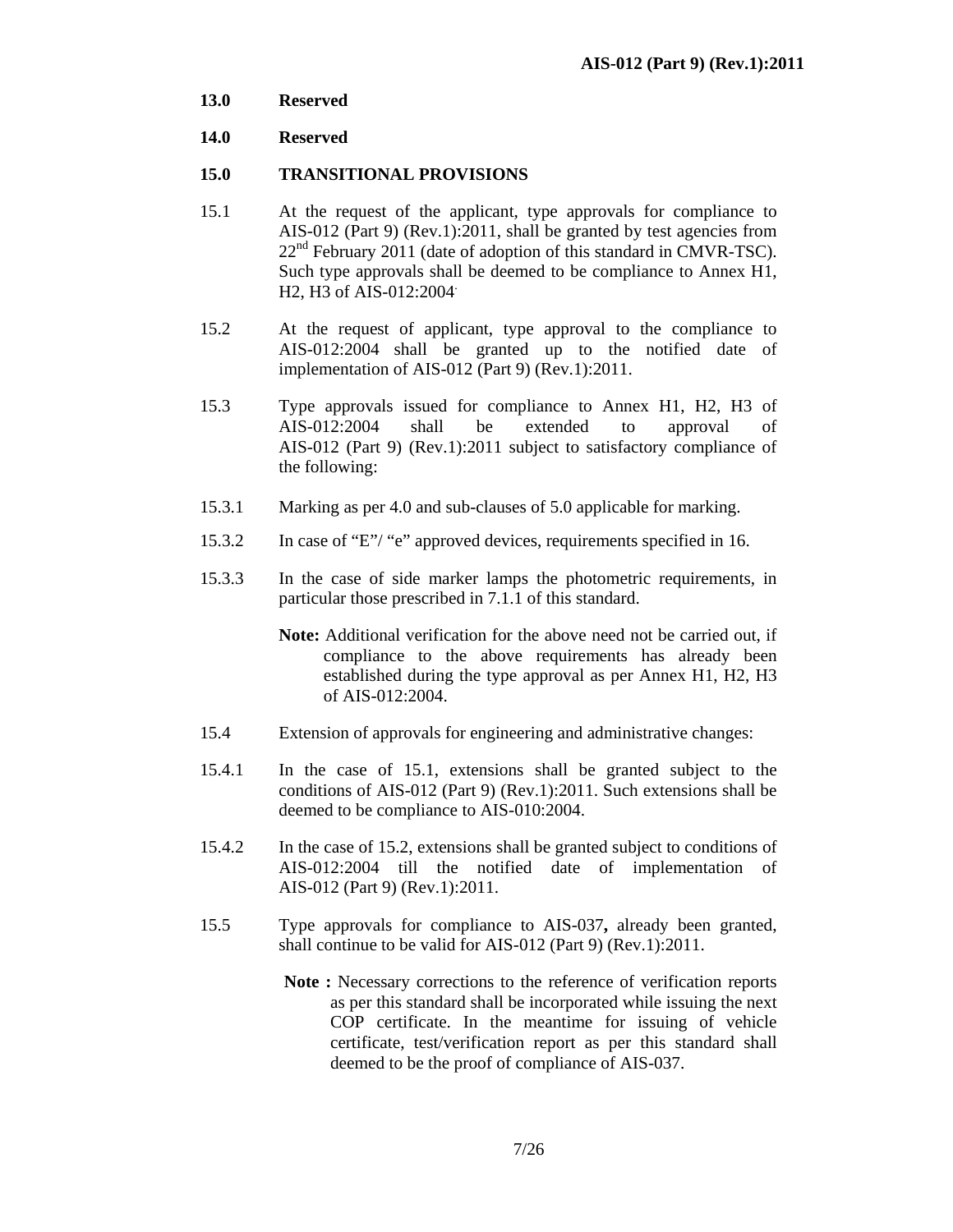### **16.0 ESTABLISHING COMPLIANCE OF "E"/"e" APPROVED SIDE-MARKER LAMP TO THIS STANDARD**

- 16.1 As an exception to 7.4 of AIS-037 (or related administrative decisions) for certifying compliance of "E"/ "e" approved front position lamps, rear position lamps, stop lamps, direction indicators rear-registrationplate illuminating devices and Reversing Lamp to this standard, the following test shall be carried out by testing agency
- 16.1.1 Photometric requirements measured with a standard filament lamp as referred to in 8 above shall be at least 80 per cent of the minimum values specified and shall not exceed 120 per cent of the maximum values specified in 7.0.
- 16.1.2 Colorimetric requirements shall be as specified in 8.0.

### **17.0 AMENDMENTS TO ECE REGULATIONS AFTER THE LEVEL DESCRIBED IN 0.3 OF INTRODUCTION**

- 17.1 Supplements
	- **Note**: In case of changes in ECE regulation*,* which are issued as supplements (Supplements do not affect the earlier type approvals) at the request of applicant, approval of compliance to this standard shall be issued taking into account the changes arising out of such supplement(s) to ECE regulation with approval from Chairman AISC.

This shall be incorporated in the test report.

Such changes will be considered for inclusion in this standard at the time of its next amendment /revision.

17.2 Series of amendments

Changes in ECE regulation, which are issued as series of amendments (series of amendments may affect the earlier type approvals) will not be considered for issuing approval to this standard.

However, Chairman, AISC may, on a case to case basis, permit to accept latest series of amendments.

This shall be incorporated in the test report.

**Note** : Such changes will be considered for inclusion in this standard at the time of its next revision.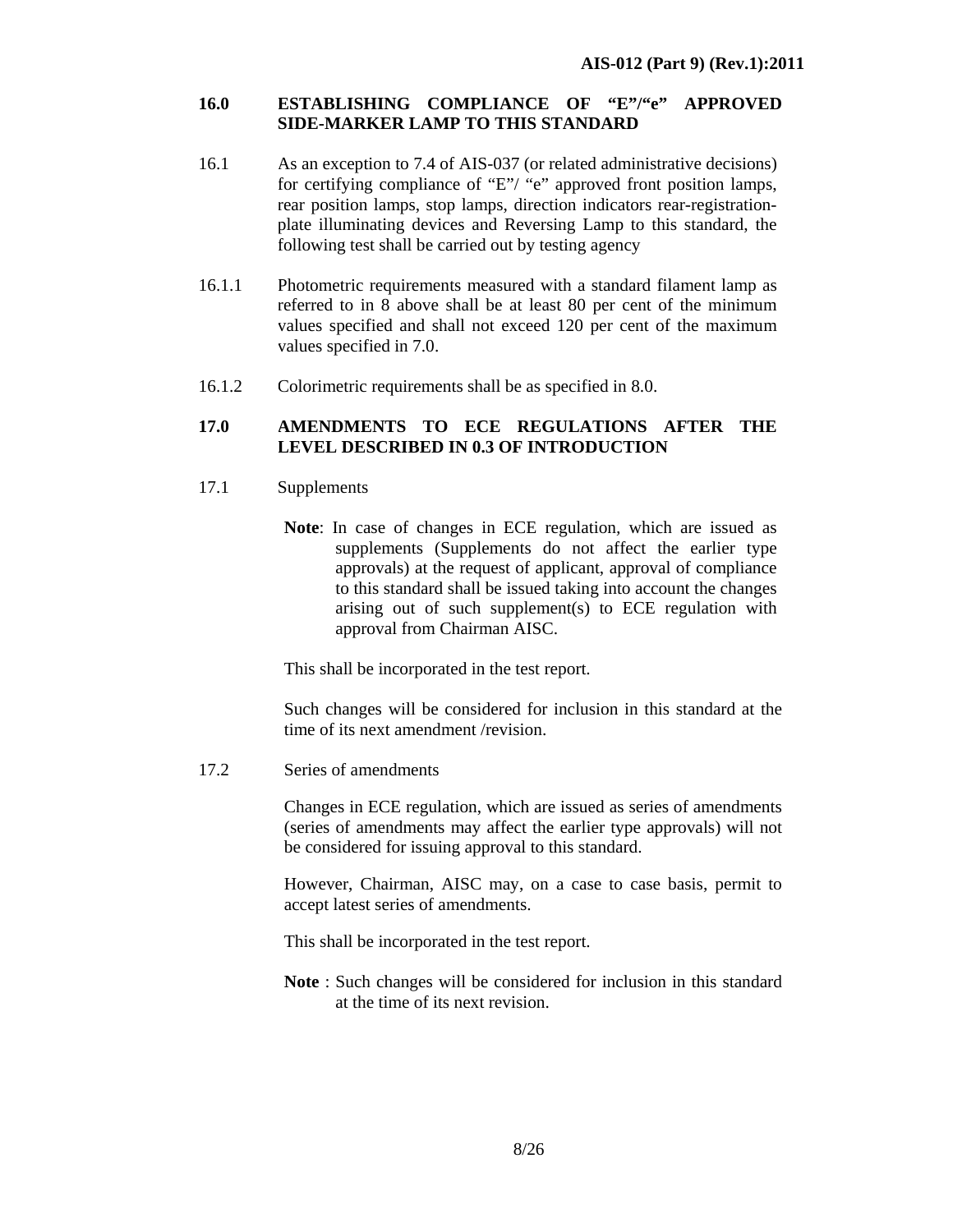### **ANNEX A**

(See 7.2)

## **MINIMUM ANGLES REQUIRED FOR LIGHT DISTRIBUTION IN SPACE**

**Minimum vertical angles, SM1 and SM2:** 



The angle of 10° below the horizontal may be reduced to 5° in case of lamps with a mounting height of equal to or less than 750 mm above the ground.

# **Minimum horizontal angles, SM1:**

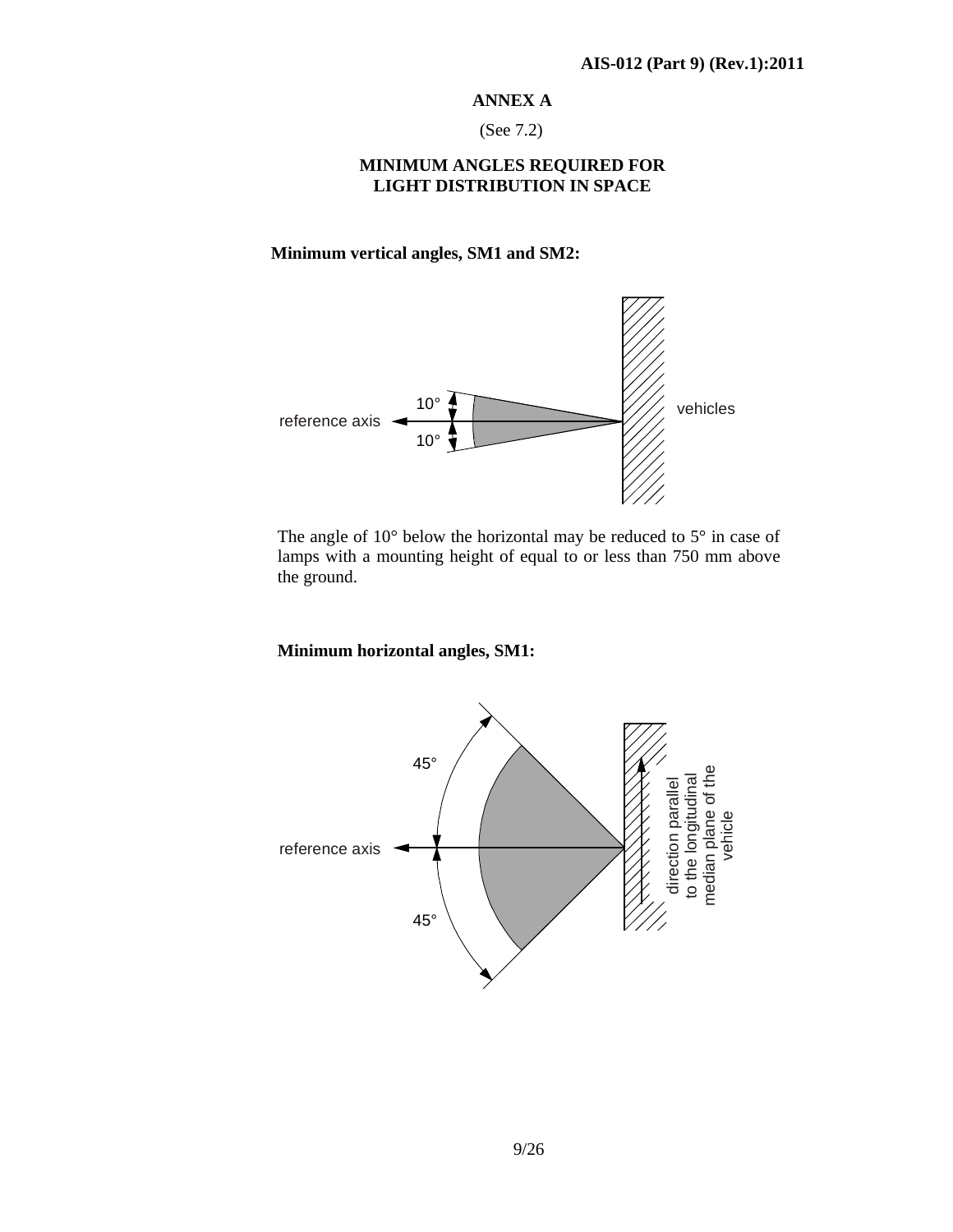# **Minimum horizontal angles, SM2:**

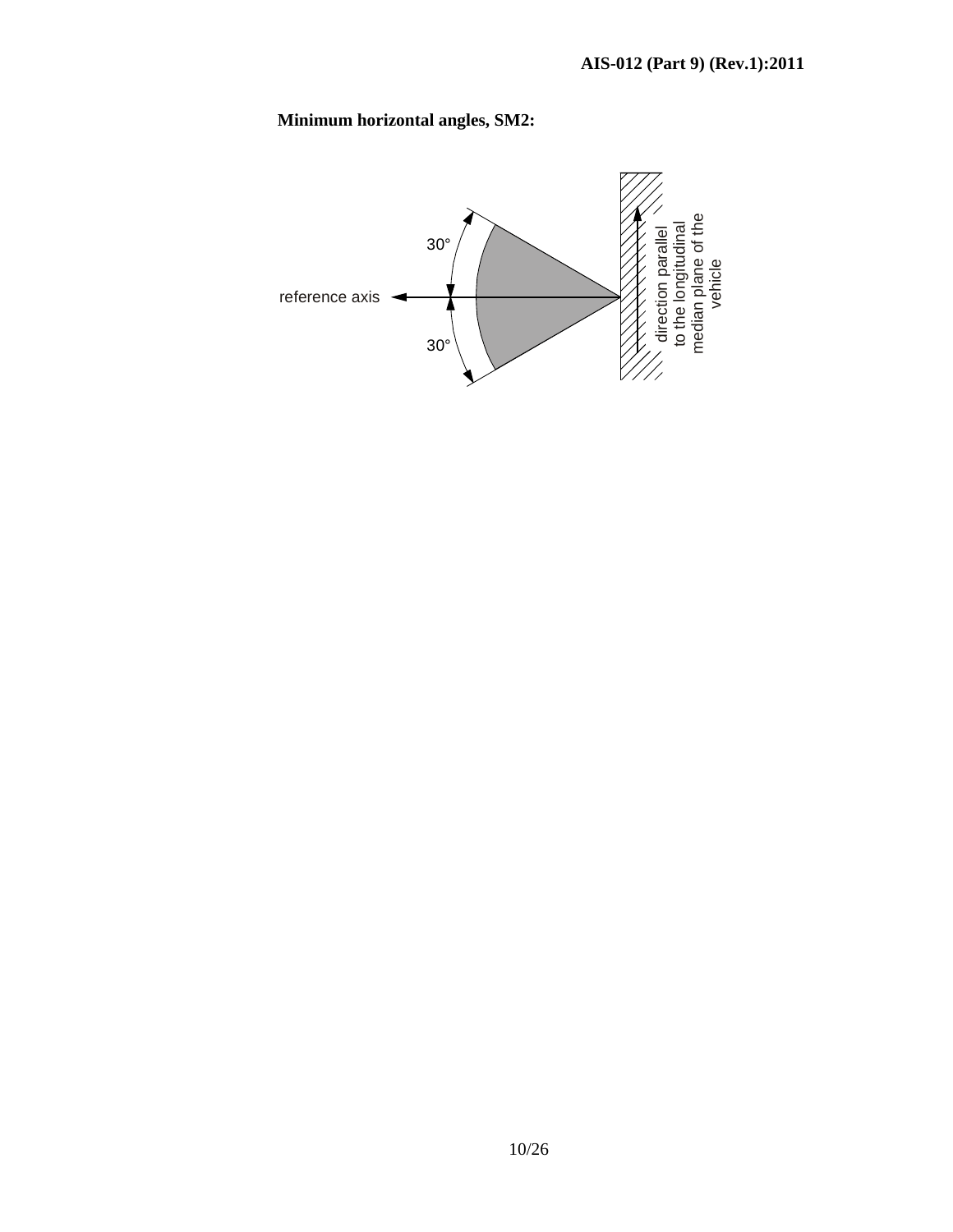# **ANNEX B**

Reserved

# **ANNEX C**

Reserved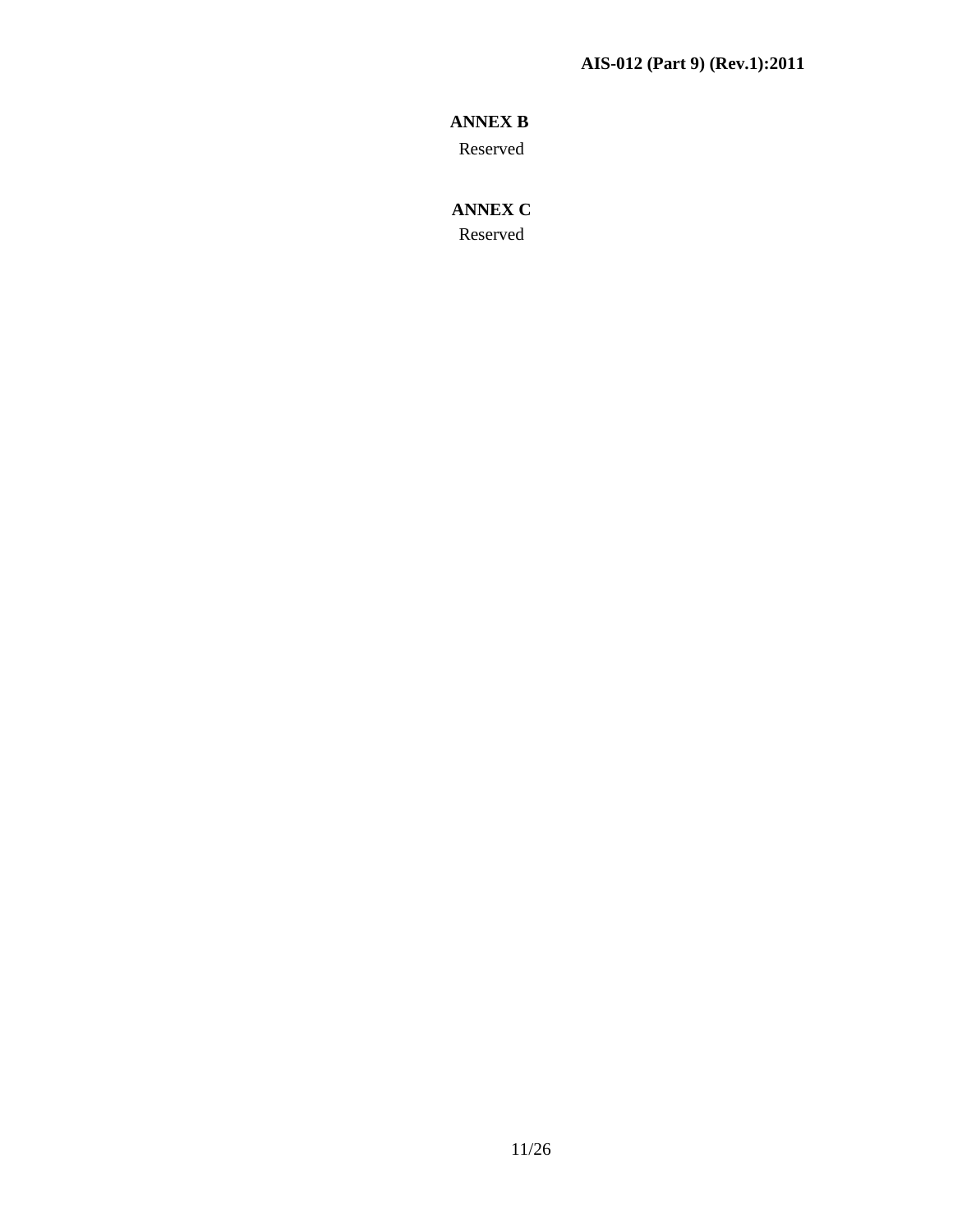### **ANNEX D**

### (See 7.2.1)

### **PHOTOMETRIC MEASUREMENTS**

### **D1.0 MEASUREMENT METHODS**

- D1.1. During photometric measurement stray reflections shall be avoided by appropriate marking.
- D1.2. In case the results of measurements should be challenged, measurements shall be carried out in such a way as to meet the following requirements:
- D1.2.1. The distance of measurement shall be such that the law of the inverse of the square of the distance is applicable;
- D1.2.2. The measuring equipment shall be such that the angular aperture of the receiver viewed from the reference centre of the lamp is comprised between 10 minutes and 1 degree;
- D1.2.3. The intensity requirement for a particular direction of observation shall be deemed to be satisfied if that requirement is met in a direction deviating by not more than one-quarter of a degree from the direction of observation.
- D1.3. In the case where the device may be installed on the vehicle in more than one or in a field of different positions the photometric measurements shall be repeated for each position or for the extreme positions of the field of the reference axis specified by the manufacturer.
- D1.4. The direction H =  $0^{\circ}$  and V =  $0^{\circ}$  corresponds to the reference axis. (On the vehicle it is horizontal, perpendicular to the median longitudinal plane of the vehicle and oriented in the required direction of visibility.) It passes through the centre of reference.

### **D2.0 TABLES OF LIGHT DISTRIBUTION**

D2.1. SM1 category of side-marker lamps

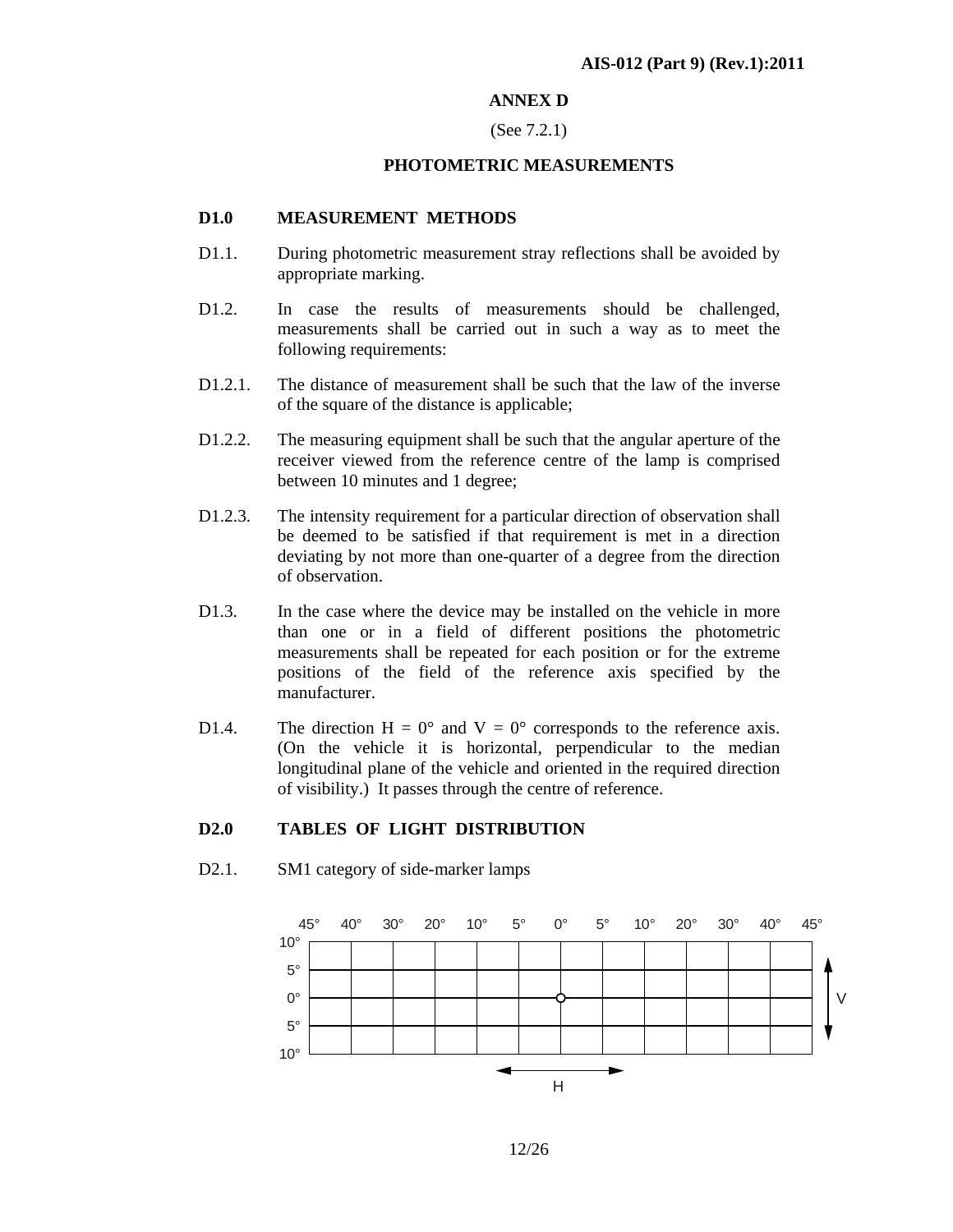D<sub>2</sub>.1.1. Minimum values:

0.6 cd at any point other than the reference axis, at which it shall be 4.0 cd.

D2.1.2. Maximum values:

25.0 cd at any point

D2.2. SM2 category of side-marker lamps



D2.2.1. Minimum values:

0.6 cd, at any point

D<sub>2</sub>.2.2. Maximum values:

25.0 cd, at any point

- D2.3. For SM1 and SM2 category of side-marker lamps it may be sufficient to check only five points selected by the test authority.
- D2.4. Within the field of light distribution shown above as a grid the light pattern should be substantially uniform, i.e. the light intensity in every direction within a part of the field formed by the grid lines shall meet at least the lowest minimum value applicable to the respective grid lines.
- D2.5. However, in the case where the device is intended to be installed at a mounting height of equal to or less than 750 mm above the ground, the photometric intensity is verified only up to an angle of 5° downwards.

### **D3.0 PHOTOMETRIC MEASUREMENT OF LAMPS**

The photometric performance shall be checked:

D3.1. For non-replaceable light sources (filament lamps and other):

with the light sources present in the lamp, in accordance with paragraph 9.2. of this standard.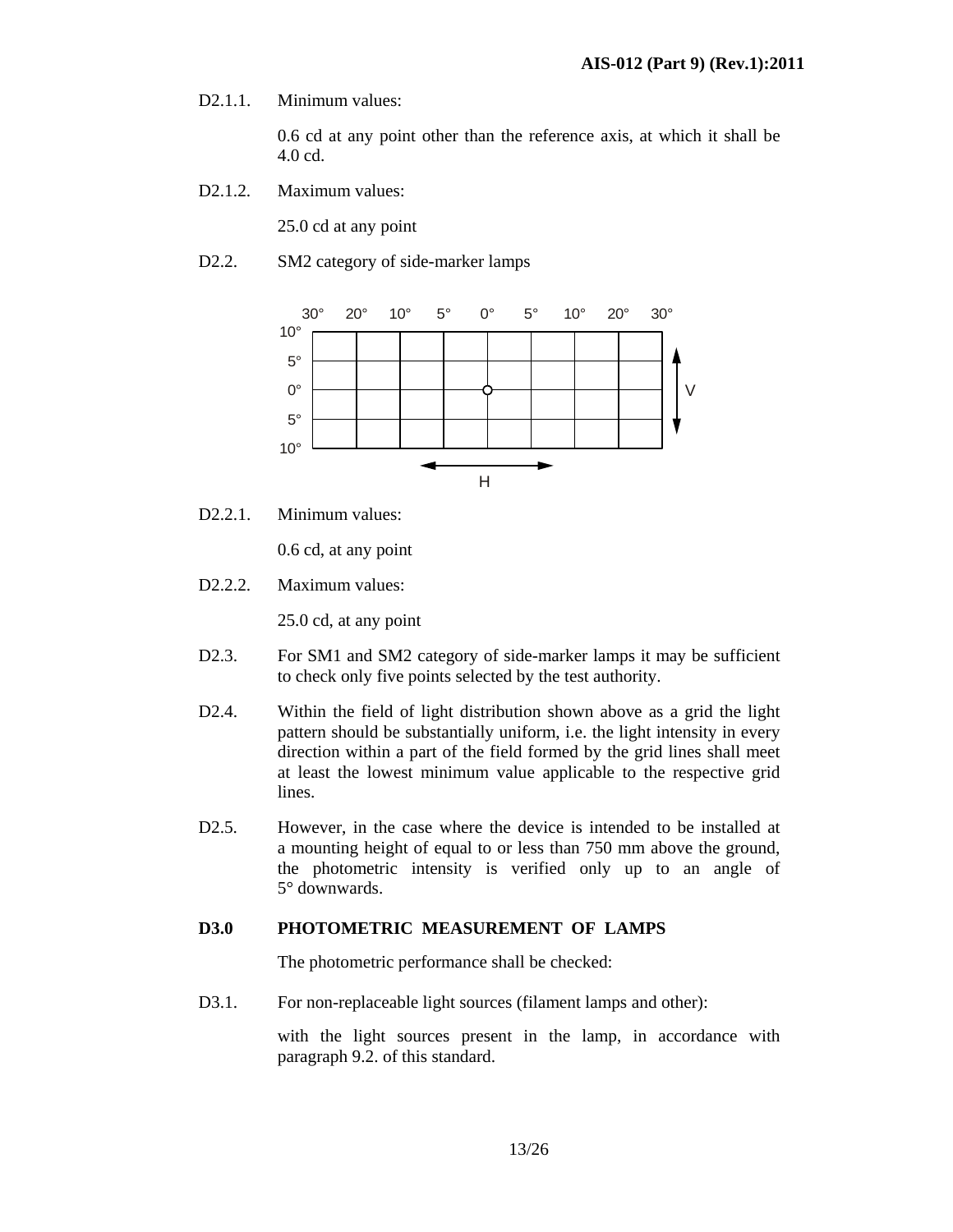D3.2. For replaceable filament lamps:

when equipped with filament lamps at 6.75 V, 13.5 V or 28.0 V the luminous intensity values produced shall be corrected. The correction factor is the ratio between the reference luminous flux and the mean value of the luminous flux found at the voltage applied (6.75 V, 13.5 V or 28.0 V). The actual luminous fluxes of each filament lamp used shall not deviate more than  $\pm 5$  per cent from the mean value. Alternatively a standard filament lamp may be used in turn, in each of the individual positions, operated at its reference flux, the individual measurements in each position being added together.

D3.3. For any signalling lamp except those equipped with filament lamp(s), the luminous intensities, measured after one minute and after 30 minutes of operation, shall comply with the minimum and maximum requirements. The luminous intensity distribution after one minute of operation can be calculated from the luminous intensity distribution after 30 minutes of operation by applying at each test point the ratio of luminous intensities measured at HV after one minute and after 30 minutes of operation.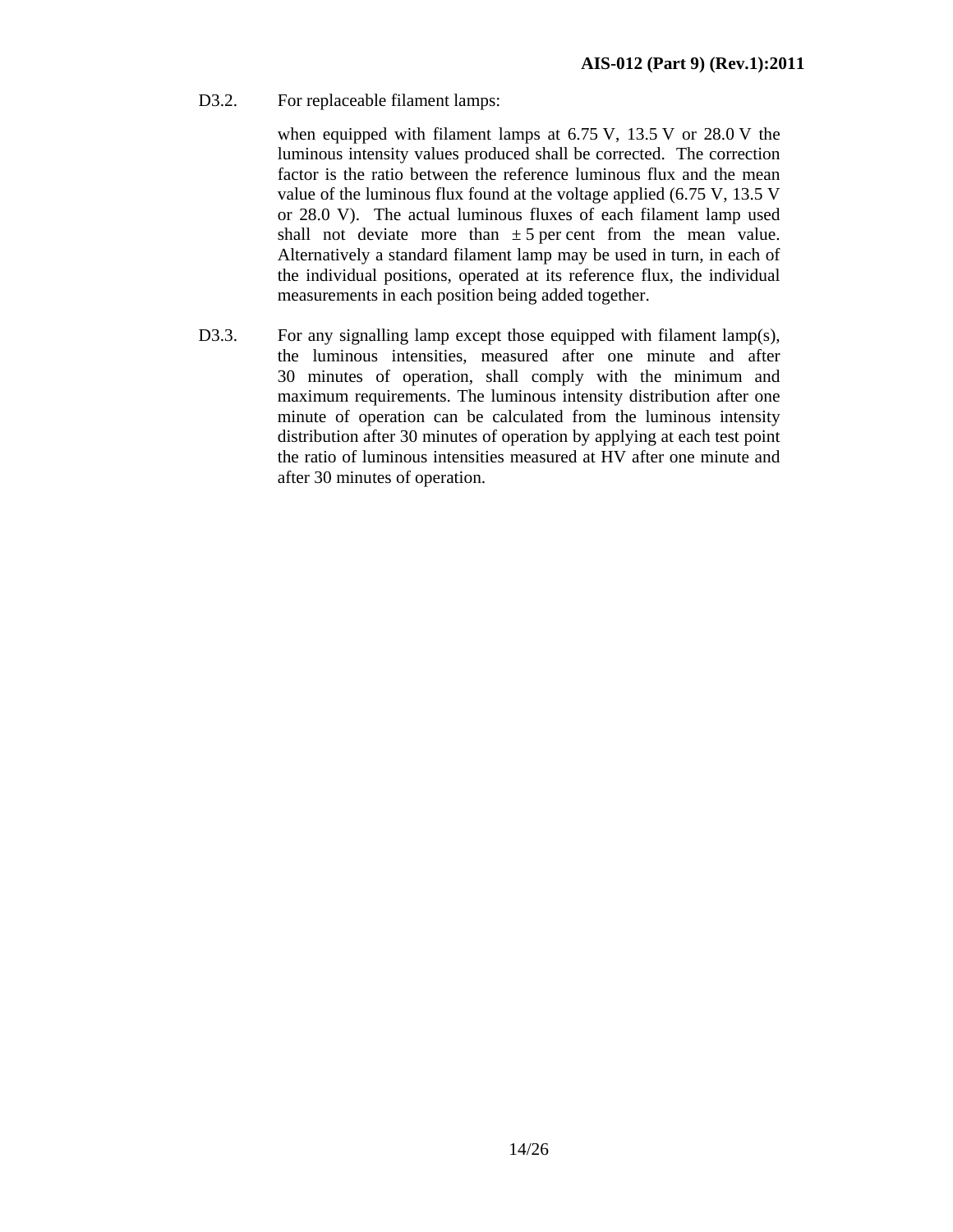### **ANNEX E**

#### (See 8)

### **COLOUR OF LIGHT EMITTED**

The chromaticity co-ordinates of colour emitted shall be in accordance with para. 4 of AIS-010(Part 5) (Rev. 1) .

For checking the colorimetric characteristics, a source of light at a colour temperature of 2,856 K, corresponding to illuminant A of the International Commission on Illumination (CIE), shall be used. However, for lamps equipped with non-replaceable light sources (filament lamps and other), the colorimetric characteristics should be verified with the light sources present in the lamp, in accordance with paragraph 9.2. of this standard.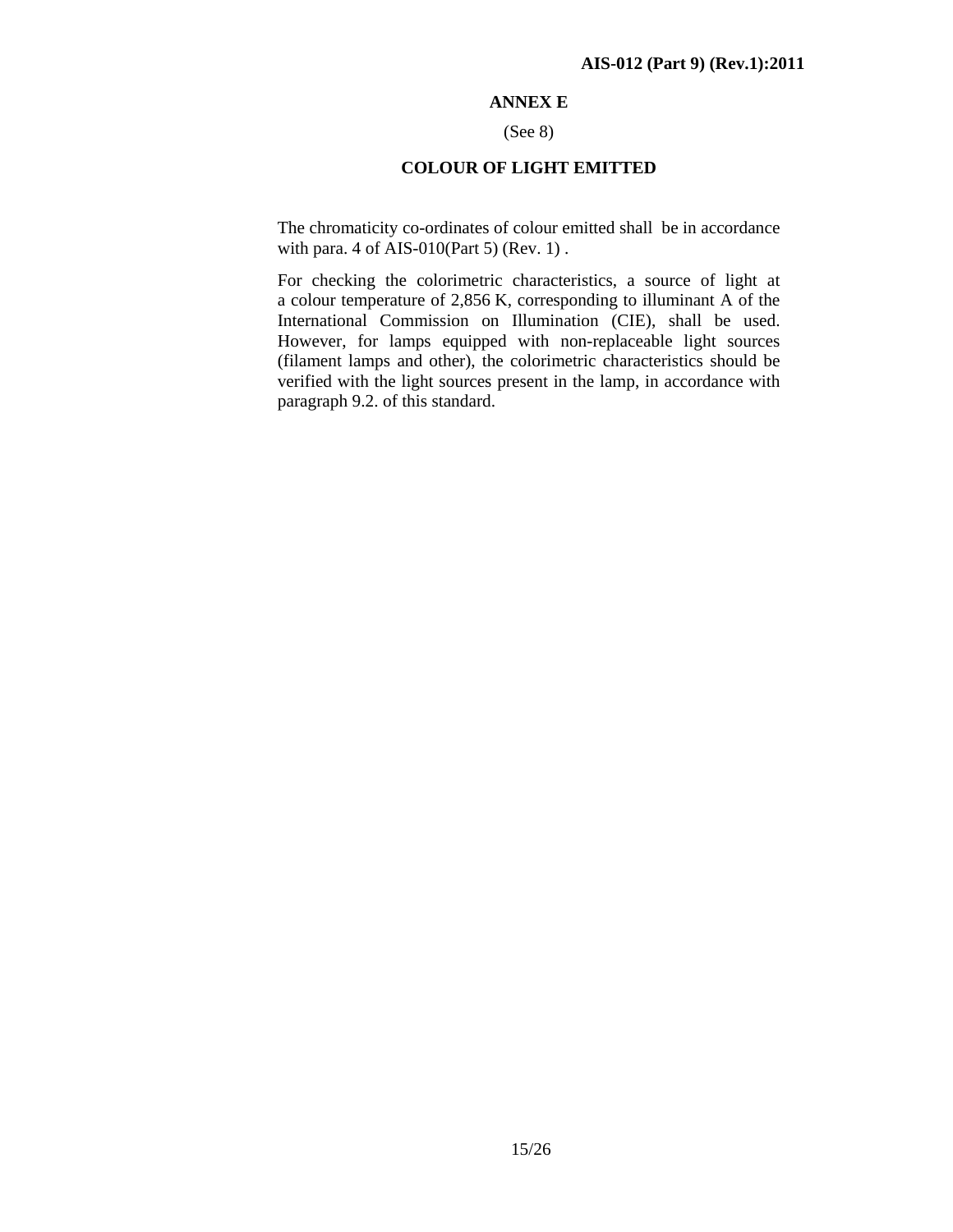### **ANNEX F**

### (See 11.)

### **MINIMUM REQUIREMENTS FOR CONFORMITY OF PRODUCTION CONTROL PROCEDURES**

### **F1.0 GENERAL**

- F1.1. The conformity requirements shall be considered satisfied from a mechanical and geometric standpoint, if the differences do not exceed inevitable manufacturing deviations within the requirements of this standard.
- F1.2. With respect to photometric performances, the conformity of mass-produced side-marker lamps shall not be contested if, when testing photometric performances of any side-marker lamp chosen at random and equipped with a standard filament lamp, or when the side-marker lamps are equipped with non-replaceable light sources (filament lamps or other), and when all measurements are made at 6.75 V, 13.5 V or 28.0 V respectively:
- F1.2.1. no measured value deviates unfavourably by more than 20 per cent from the values prescribed in this standard.
- F1.2.2. If, in the case of a side-marker lamp equipped with a replaceable light source and if results of the test described above do not meet the requirements, tests on side-marker lamps shall be repeated using another standard filament lamp.
- F1.3. The chromaticity coordinates shall be complied with when the side-marker lamp is equipped with a standard filament lamp, or for side-marker lamps equipped with non-replaceable light sources (filament lamps or other), when the colorimetric characteristics are verified with the light source present in the side-marker lamp.

# **F2.0 MINIMUM REQUIREMENTS FOR VERIFICATION OF CONFORMITY BY THE MANUFACTURER**

 For each type of side-marker lamp the holder of the approval mark shall carry out at least the following tests, at appropriate intervals. The tests shall be carried out in accordance with the provisions of this standard.

 If any sampling shows non-conformity with regard to the type of test concerned, further samples shall be taken and tested. The manufacturer shall take steps to ensure the conformity of the production concerned.

### F2.1. **Nature of tests**

 Tests of conformity in this standard shall cover the photometric and colorimetric characteristics.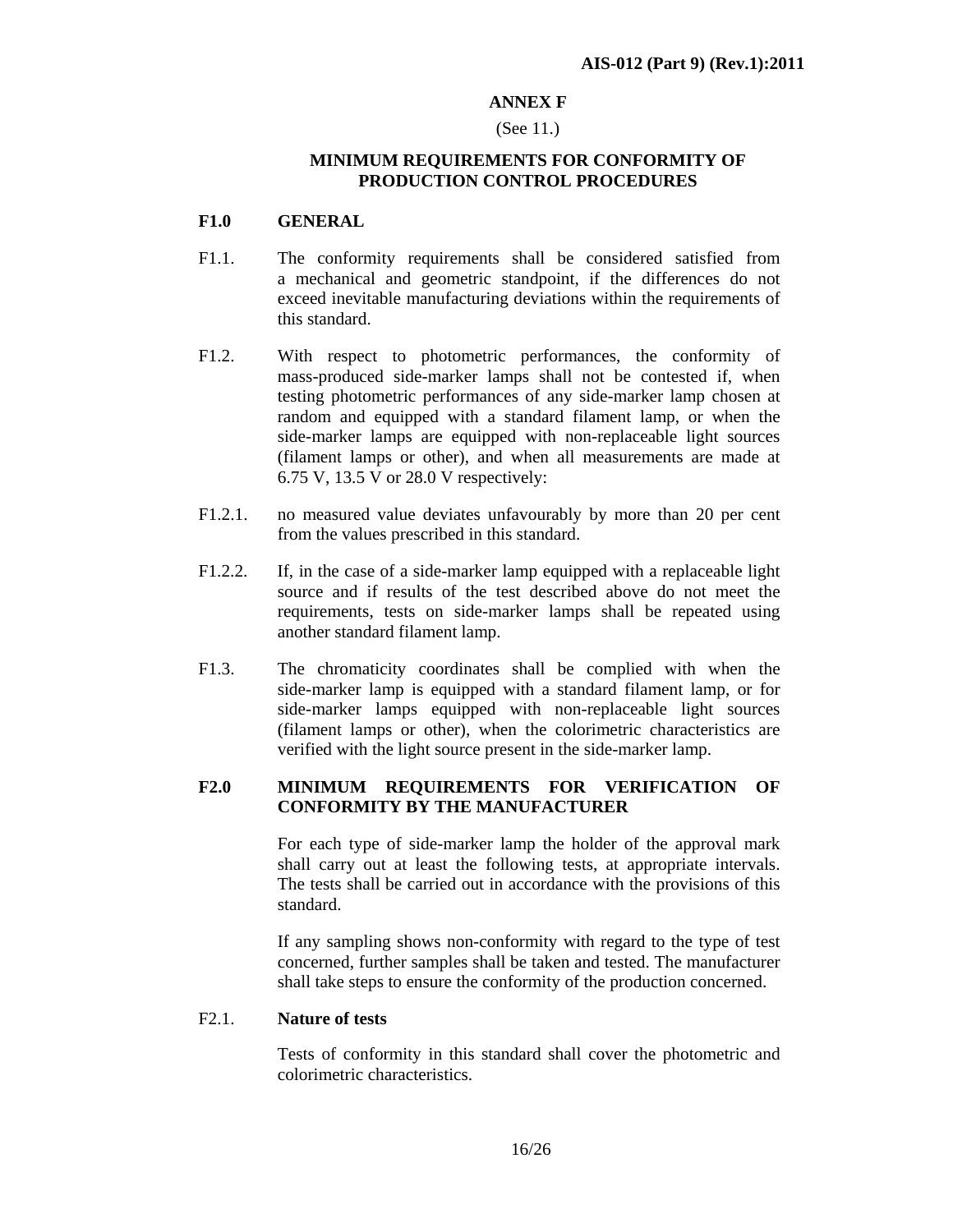### F2.2. **Methods used in tests**

- F2.2.1. Tests shall generally be carried out in accordance with the methods set out in this standard.
- F2.2.2. In any test of conformity carried out by the manufacturer, equivalent methods may be used with the consent of the testing agency responsible for approval tests. The manufacturer is responsible for proving that the applied methods are equivalent to those laid down in this standard.
- F2.2.3. The application of paragraphs F.2.2.1. and F.2.2.2. requires regular calibration of test apparatus and its correlation with measurements made by a testing agency.
- F2.2.4. In all cases the reference methods shall be those of this standard, particularly for the purpose of administrative verification and sampling.

# F2.3. **Nature of sampling**

 Samples of side-marker lamps shall be selected at random from the production of a uniform batch. A uniform batch means a set of side-marker lamps of the same type, defined according to the production methods of the manufacturer.

 The assessment shall in general cover series production from individual factories. However, a manufacturer may group together records concerning the same type from several factories, provided these operate under the same quality system and quality management.

### F2.4. **Measured and recorded photometric characteristics**

 The sampled side-marker lamp shall be subjected to photometric measurements for the minimum values at the points listed in Annex D and the required chromaticity coordinates listed in Annex E, provided for in the standard.

### F2.5. **Criteria governing acceptability**

 The manufacturer is responsible for carrying out a statistical study of the test results and for defining, in agreement with the testing agency, criteria governing the acceptability of his products in order to meet the specifications laid down for verification of conformity of products in paragraph 11.1. of this standard.

 The criteria governing the acceptability shall be such that, with a confidence level of 95 per cent, the minimum probability of passing a spot check in accordance with Annex G (first sampling) would be 0.95.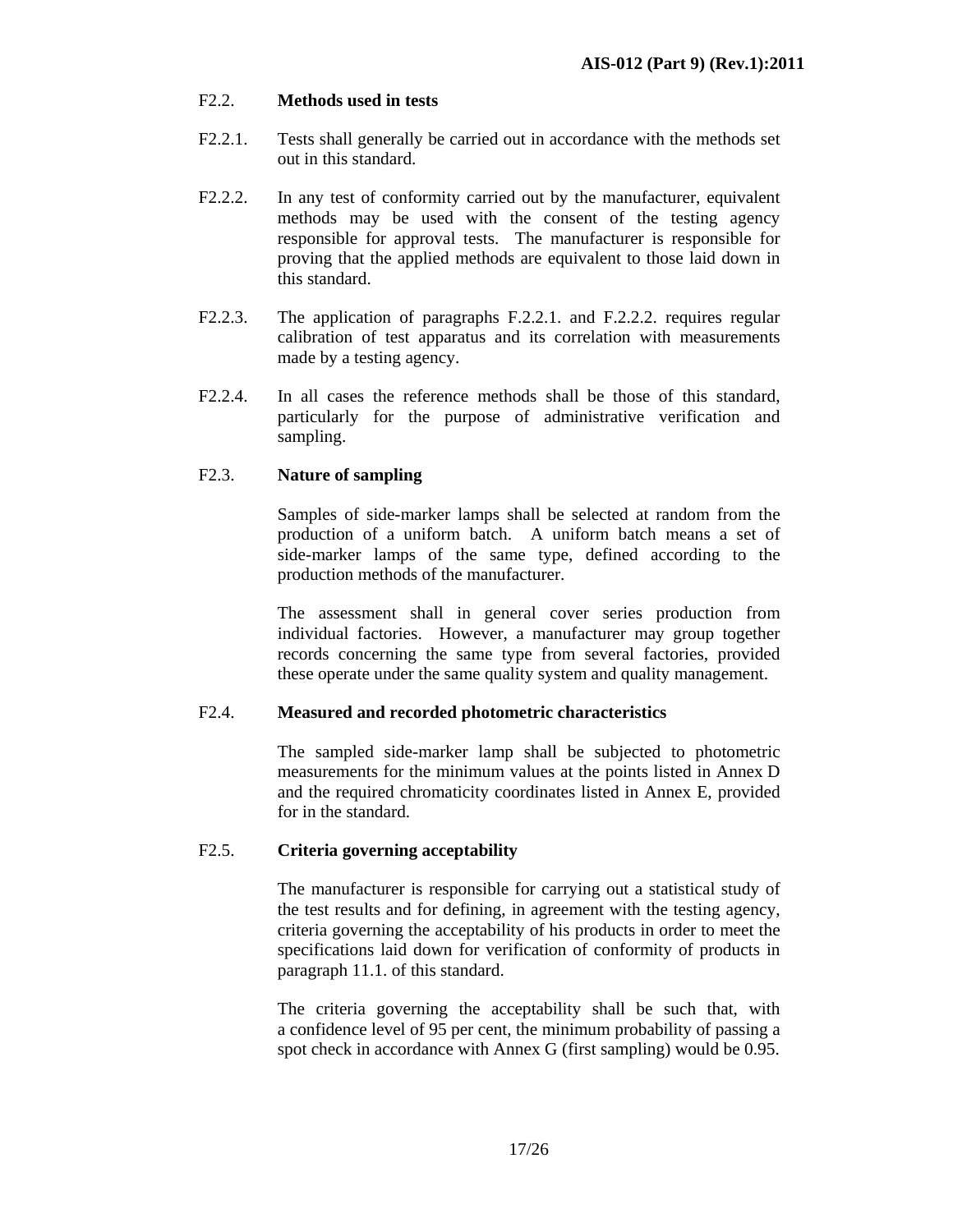### **ANNEX G**

#### (See F 2.5)

# **MINIMUM REQUIREMENTS FOR SAMPLING BY A TESTING AGENCY**

### **G1.0 GENERAL**

- G1.1. The conformity requirements shall be considered satisfied from a mechanical and a geometric standpoint, in accordance with the requirements of this standard, if any, if the differences do not exceed inevitable manufacturing deviations.
- G1.2. With respect to photometric performance, the conformity of mass-produced side-marker lamps shall not be contested if, when testing photometric performances of any side-marker lamp chosen at random and equipped with a standard filament lamp, or when the side-marker lamps are equipped with non-replaceable light sources (filament lamps or other), and when all measurements are made at 6.75 V, 13.5 V or 28.0 V respectively:
- G1.2.1. no measured value deviates unfavourably by more than 20 per cent from the values prescribed in this standard.
- G1.2.2. If, in the case of a side-marker lamp equipped with a replaceable light source and if results of the test described above do not meet the requirements, tests on side-marker lamps shall be repeated using another standard filament lamp.
- G1.2.3. Side-marker lamps with apparent defects are disregarded.
- G1.3. The chromaticity coordinates shall be complied with when the side-marker lamp is equipped with a standard filament lamp, or for the side-marker lamps equipped with non-replaceable light sources (filament lamps or other), when the colorimetric characteristics are verified with the light source present in the side-marker lamp.

### **G2.0 FIRST SAMPLING**

 In the first sampling four side-marker lamps are selected at random. The first sample of two is marked A, the second sample of two is marked B.

### G2.1. **The conformity is not contested**

G2.1.1. Following the sampling procedure shown in Figure 1 of this annex the conformity of mass-produced side-marker lamps shall not be contested if the deviation of the measured values of the side-marker lamps in the unfavourable directions are: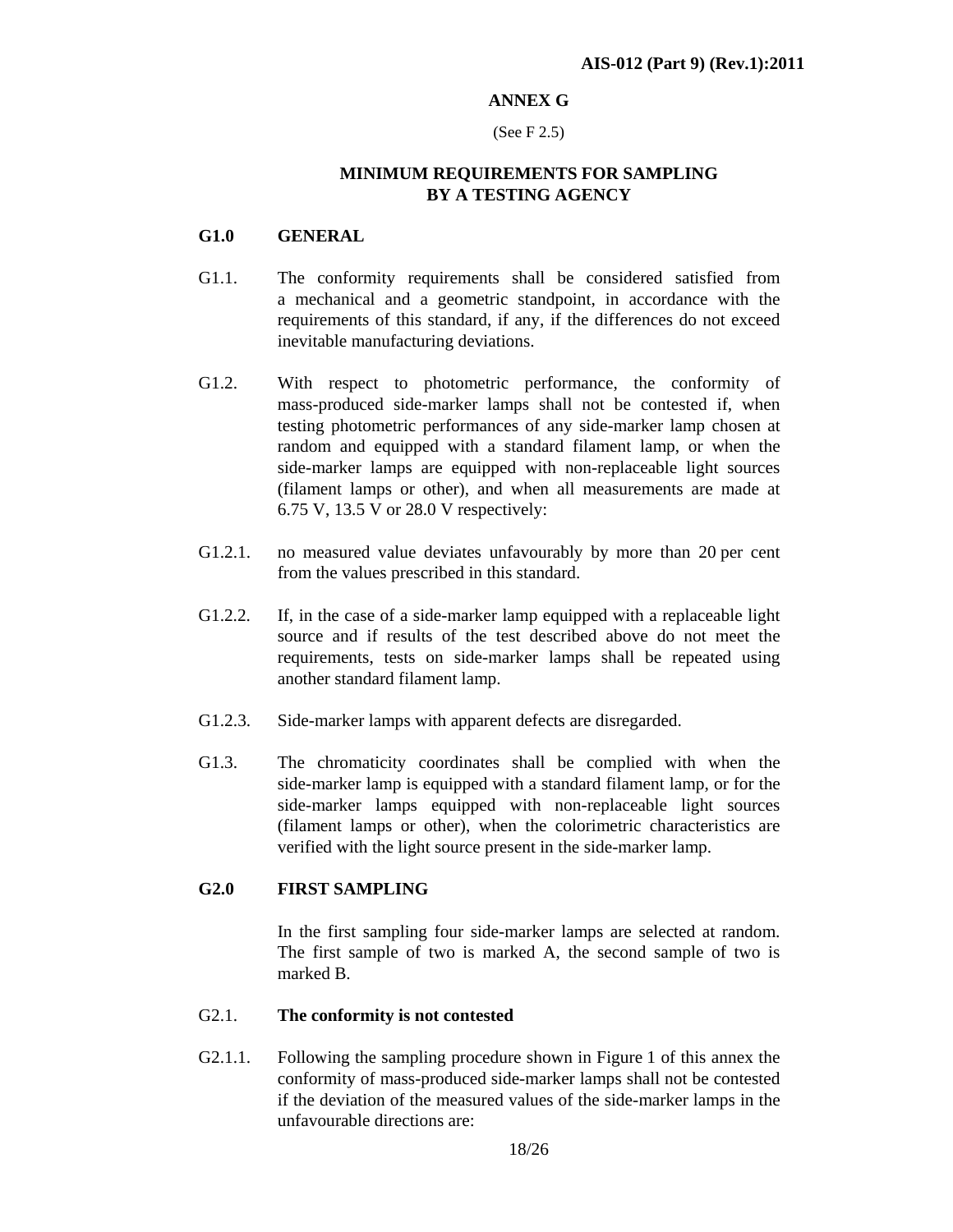G2.1.1.1. sample A

| Al: | one side-marker lamp               | 0 per cent  |
|-----|------------------------------------|-------------|
|     | one side-marker lamp not more than | 20 per cent |
| A2: | both side-marker lamps more than   | 0 per cent  |
|     | but not more than                  | 20 per cent |
|     | go to sample B                     |             |
|     |                                    |             |

### G2.1.1.2. sample B

- B1: both side-marker lamps 0 per cent
- G2.1.2. or, if the conditions of paragraph G.1.2.2. for sample A are fulfilled.

### G2.2. **The conformity is contested**

G2.2.1. Following the sampling procedure shown in Figure 1 of this annex the conformity of mass-produced side-marker lamps shall be contested and the manufacturer requested to make his production meet the requirements (alignment) if the deviations of the measured values of the side-marker lamps are:

### G2.2.1.1. sample A

| A3: | one side-marker lamp not more than | 20 per cent |
|-----|------------------------------------|-------------|
|     | one side-marker lamp more than     | 20 per cent |
|     | but not more than                  | 30 per cent |

### G2.2.1.2. sample B

| $B2^{\circ}$ | in the case of A2                  |             |
|--------------|------------------------------------|-------------|
|              | one side-marker lamp more than     | 0 per cent  |
|              | but not more than                  | 20 per cent |
|              | one side-marker lamp not more than | 20 per cent |
| B3:          | in the case of A2                  |             |
|              | one side-marker lamp               | 0 per cent  |
|              | one side-marker lamp more than     | 20 per cent |
|              | but not more than                  | 30 per cent |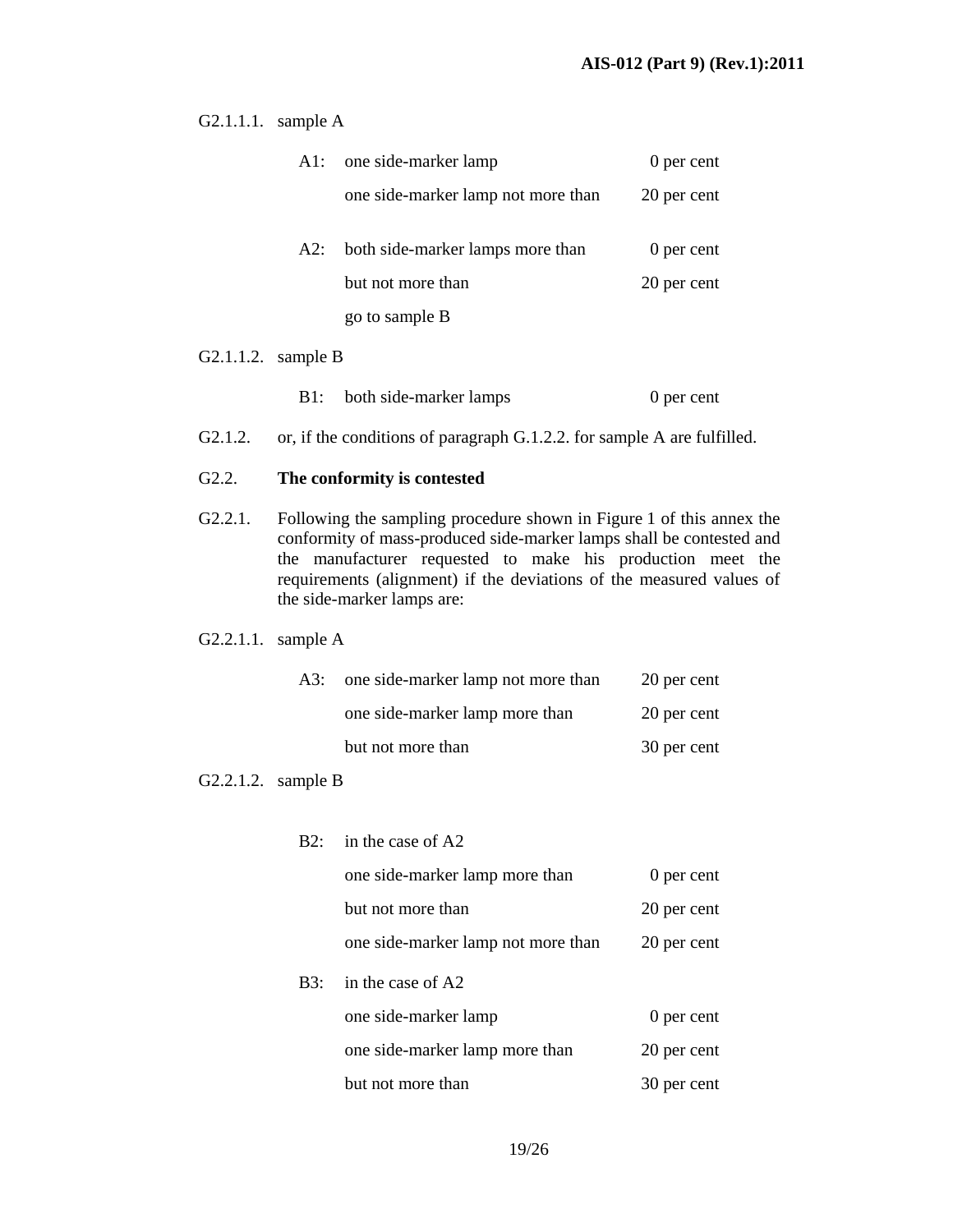G2.2.2. or, if the conditions of paragraph G.1.2.2. for sample A are not fulfilled.

### G2.3. **Non conformity established**

 Conformity shall be contested and paragraph 12. applied if, following the sampling procedure in Figure 1 of this annex, the deviations of the measured values of the side-marker lamps are:

### G2.3.1. sample A

| $A4$ : | one side-marker lamp not more than | 20 per cent |
|--------|------------------------------------|-------------|
|        | one side-marker lamp more than     | 30 per cent |
| A5:    | both side-marker lamps more than   | 20 per cent |

### G2.3.2. sample B

| B4. | in the case of A2                |             |
|-----|----------------------------------|-------------|
|     | one side-marker lamp more than   | 0 per cent  |
|     | but not more than                | 20 per cent |
|     | one side-marker lamp more than   | 20 per cent |
| B5: | in the case of A2                |             |
|     | both side-marker lamps more than | 20 per cent |
| B6: | in the case of A2                |             |
|     | one side-marker lamp             | 0 per cent  |
|     | one side-marker lamp more than   | 30 per cent |

G2.3.3. or, if the conditions of paragraph G.1.2.2. for samples A and B are not fulfilled.

### **G3.0 REPEATED SAMPLING**

 In the cases of A3, B2, B3 a repeated sampling, third sample C of two side-marker lamps and fourth sample D of two side-marker lamps, selected from stock manufactured after alignment, is necessary within two months' time after the notification.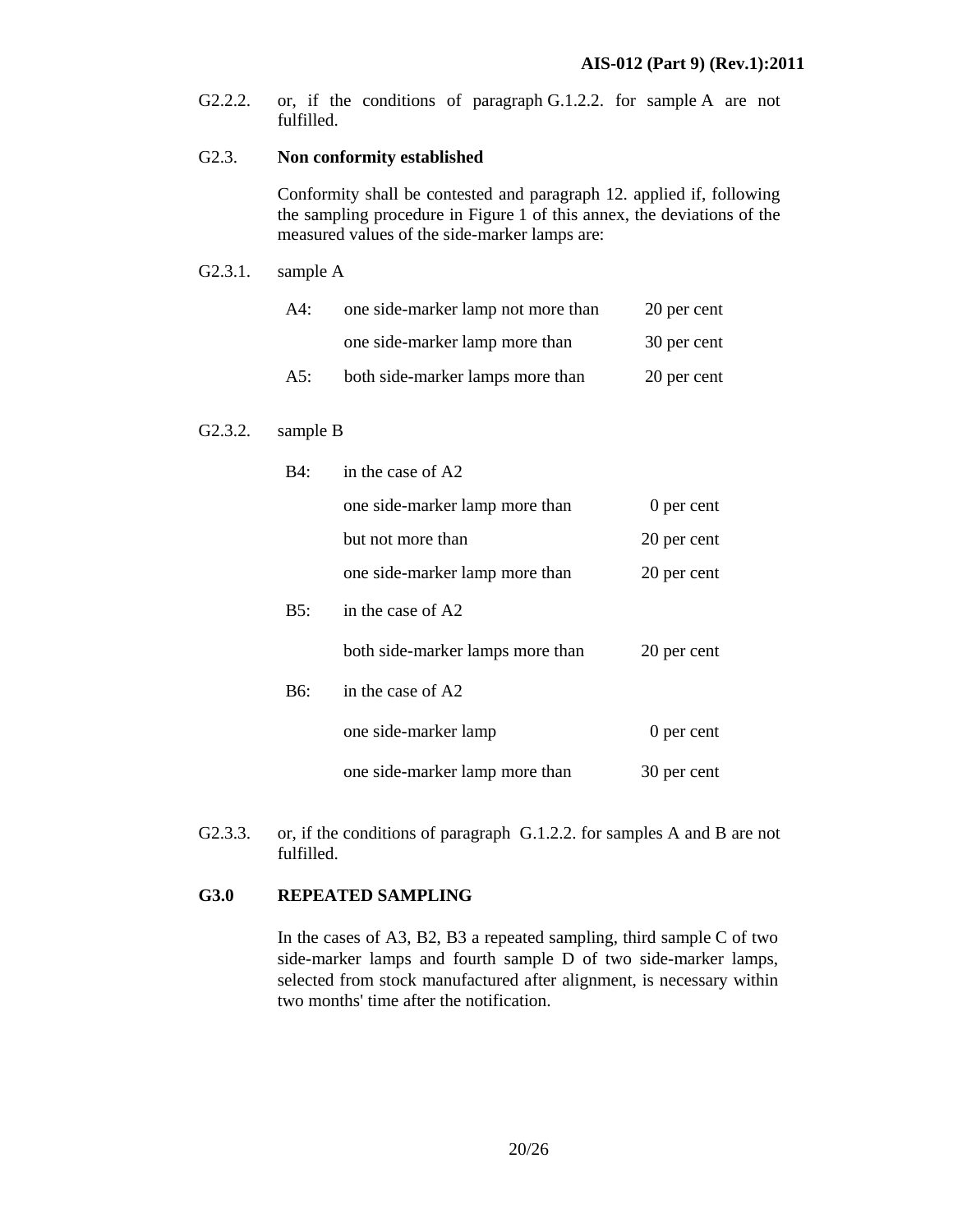### G3.1. **The conformity is not contested**

G3.1.1. Following the sampling procedure shown in Figure 1 of this annex the conformity of mass-produced side-marker lamps shall not be contested if the deviations of the measured values of the side-marker lamps are:

### G3.1.1.1. sample C

| Cl:    | one side-marker lamp               | 0 per cent  |
|--------|------------------------------------|-------------|
|        | one side-marker lamp not more than | 20 per cent |
| $C2$ : | both side-marker lamps more than   | 0 per cent  |
|        | but not more than                  | 20 per cent |
|        | go to sample D                     |             |

### G3.1.1.2. sample D

- D1: in the case of C2 both side-marker lamps 0 per cent
- G3.1.2. or, if the conditions of paragraph G.1.2.2. for sample C are fulfilled.

### G3.2. **The conformity is contested**

- G3.2.1. Following the sampling procedure shown in Figure 1 of this annex the conformity of mass-produced side-marker lamps shall be contested and the manufacturer requested to make his production meet the requirements (alignment) if the deviations of the measured values of the side-marker lamps are:
- G3.2.1.1. sample D

| $D2$ : | in the case of $C2$                |             |
|--------|------------------------------------|-------------|
|        | one side-marker lamp more than     | 0 per cent  |
|        | but not more than                  | 20 per cent |
|        | one side-marker lamp not more than | 20 per cent |

G3.2.1.2. or, if the conditions of paragraph G.1.2.2. for sample C are not fulfilled.

### G3.3. **Non conformity established**

 Conformity shall be contested and paragraph 12. applied if, following the sampling procedure in Figure 1 of this annex, the deviations of the measured values of the side-marker lamps are: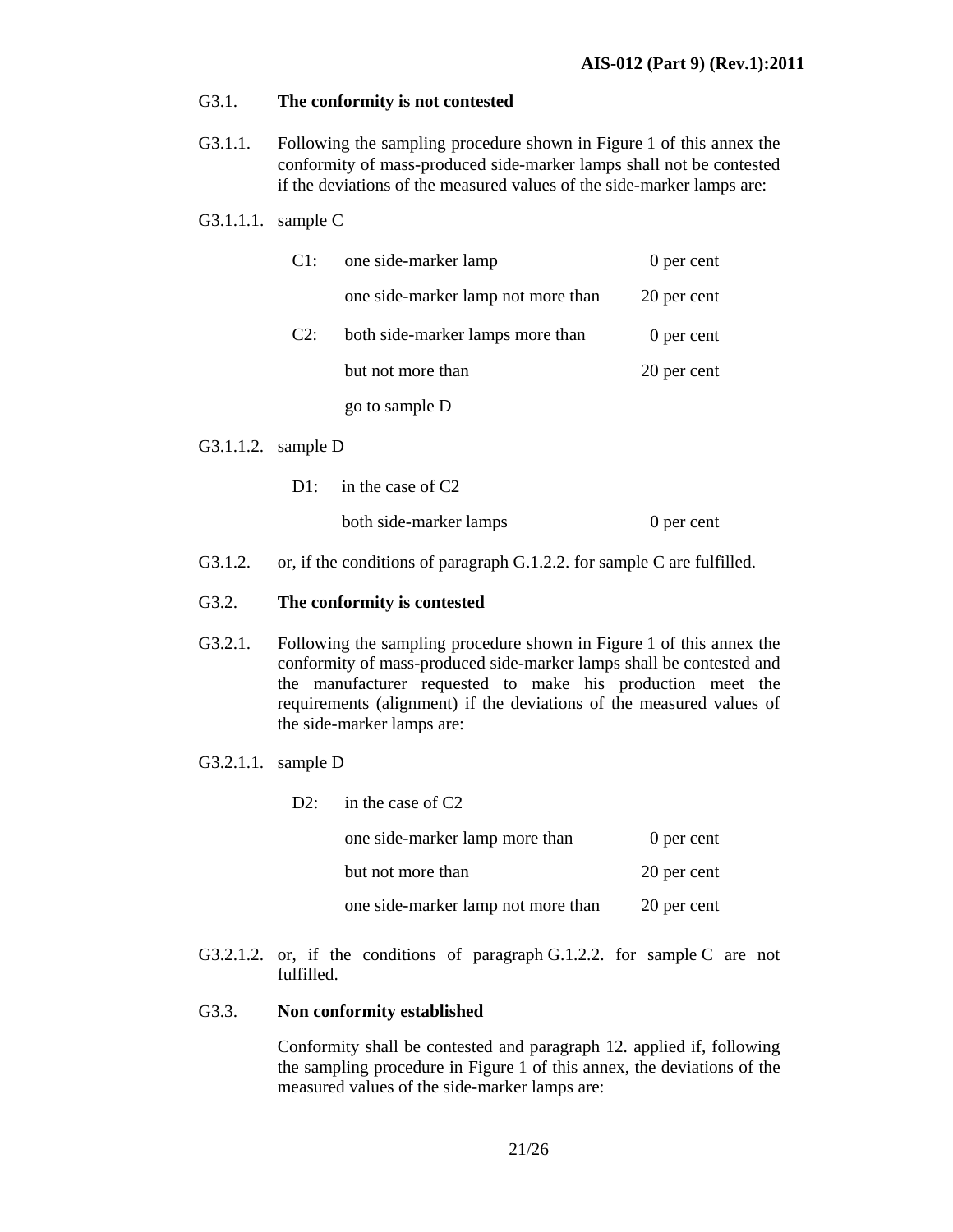G3.3.1. sample C

| C3:    | one side-marker lamp not more than | 20 per cent |
|--------|------------------------------------|-------------|
|        | one side-marker lamp more than     | 20 per cent |
| $C4$ : | both side-marker lamps more than   | 20 per cent |

G3.3.2. sample D

| D3: in the case of $C2$             |             |  |
|-------------------------------------|-------------|--|
| one side-marker lamp 0 or more than | 0 per cent  |  |
| one side-marker lamp more than      | 20 per cent |  |

G3.3.3. or, if the conditions of paragraph G.1.2.2. for samples C and D are not fulfilled.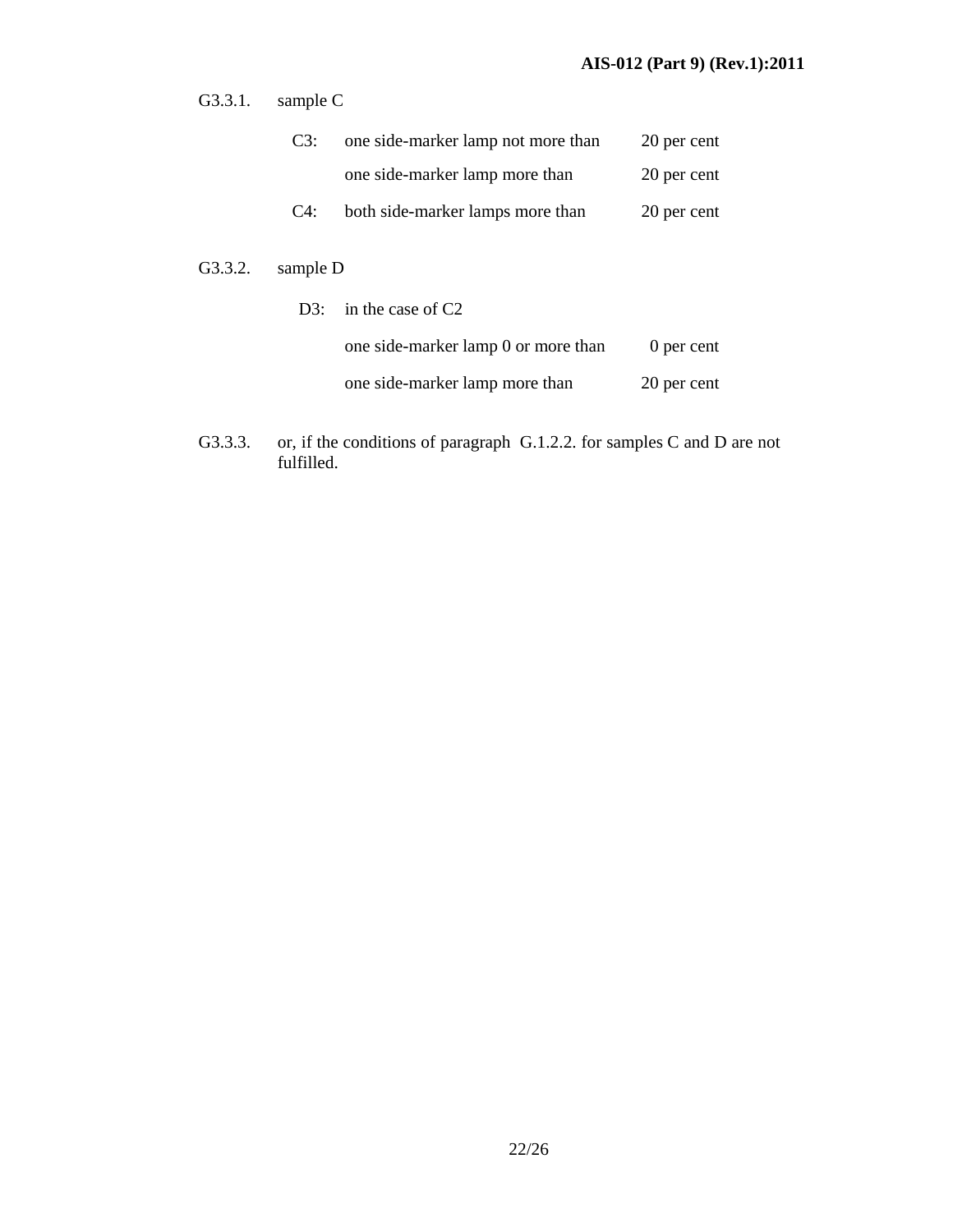

### **Figure 1**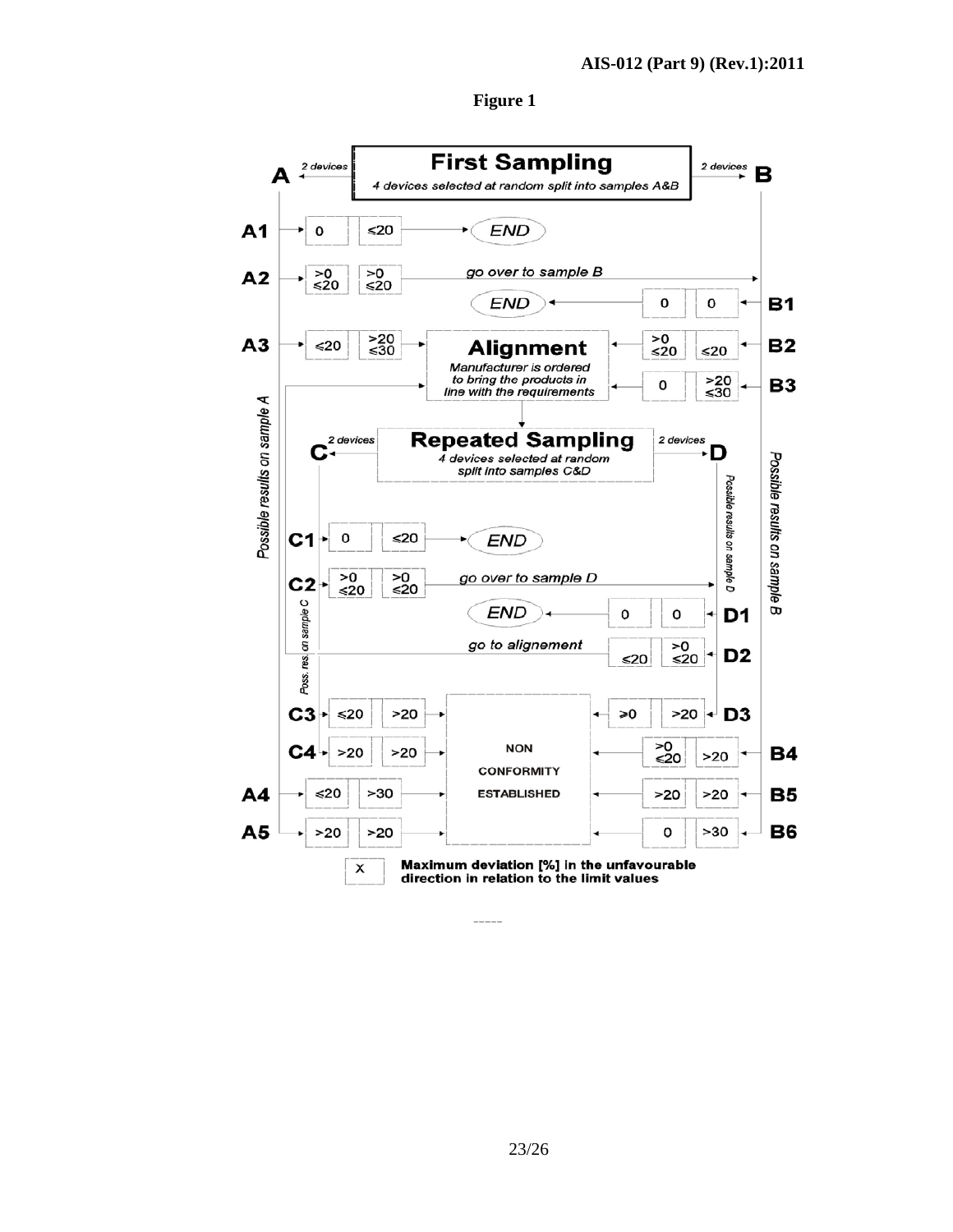Ť.

# **ANNEX H**

### (See introduction)

# **COMPOSITION OF AISC PANEL ON LIGHTING AND LIGHT SIGNALLING DEVICES\***

 $\overline{\phantom{a}}$ 

 $\overline{1}$ 

| Convener              |                                                                                        |
|-----------------------|----------------------------------------------------------------------------------------|
| Mr. R. M. Kanitkar    | Force Motors Ltd., (SIAM)                                                              |
| <b>Members</b>        | <b>Representing</b>                                                                    |
| Mr. A. S. Bhale       | The Automotive Research Association of India (ARAI)                                    |
| Mr. B. V. Shamsundara | The Automotive Research Association of India (ARAI)                                    |
| Mr. D. P. Saste       | Central Institute of Road Transport (CIRT)                                             |
| Mr. V. D. Chavan      | Central Institute of Road Transport (CIRT)                                             |
| Dr. Madhusudan Joshi  | International Centre for Automotive Technology (ICAT)                                  |
| Mr. G.R.M. Rao        | Vehicle Research & Dev. Estt. (VRDE)                                                   |
| Dr. N. Karuppaiah     | National Automotive Testing and R&D Infrastructure<br>Project (NATRIP)                 |
| Mr. K. K. Gandhi      | Society of Indian Automobile Manufacturers (SIAM)                                      |
| Mr. T. M. Balaraman   | Society of Indian Automobile Manufacturers (SIAM)<br>(Hero MotoCorp Ltd.)              |
| Mr. G. K. Binani      | Society of Indian Automobile Manufacturers (SIAM)<br>(Tata Motors Ltd)                 |
| Mr. P. K. Banerjee    | Society of Indian Automobile Manufacturers (SIAM)<br>(Tata Motors Ltd)                 |
| Mr. Z. A. Mujawar     | Society of Indian Automobile Manufacturers (SIAM)<br>(Mahindra and Mahindra Ltd)       |
| Mr. Nagendra H. V.    | Society of Indian Automobile Manufacturers (SIAM)<br>(Toyota Kirloskar Motor Pvt. Ltd) |
| Mr. Prakash Vemali    | Society of Indian Automobile Manufacturers (SIAM)<br>(Mercedes Benz India Ltd.)        |
| Mr. Jitendra Malhotra | Society of Indian Automobile Manufacturers (SIAM)<br>(Maruti Suzuki India Ltd)         |
| Mr. Sumit Sharma      | Society of Indian Automobile Manufacturers (SIAM)<br>(Volkswagen India Private Ltd.)   |
| Mr. Harjeet Singh     | Society of Indian Automobile Manufacturers (SIAM)<br>(Hero Honda Motors Ltd)           |
| Mr. Harsh Agrawal     | Society of Indian Automobile Manufacturers (SIAM)<br>(Hero Honda Motors Ltd)           |
| Mr. S Ramiah          | Society of Indian Automobile Manufacturers (SIAM)<br>(TVS Motor Company Limited)       |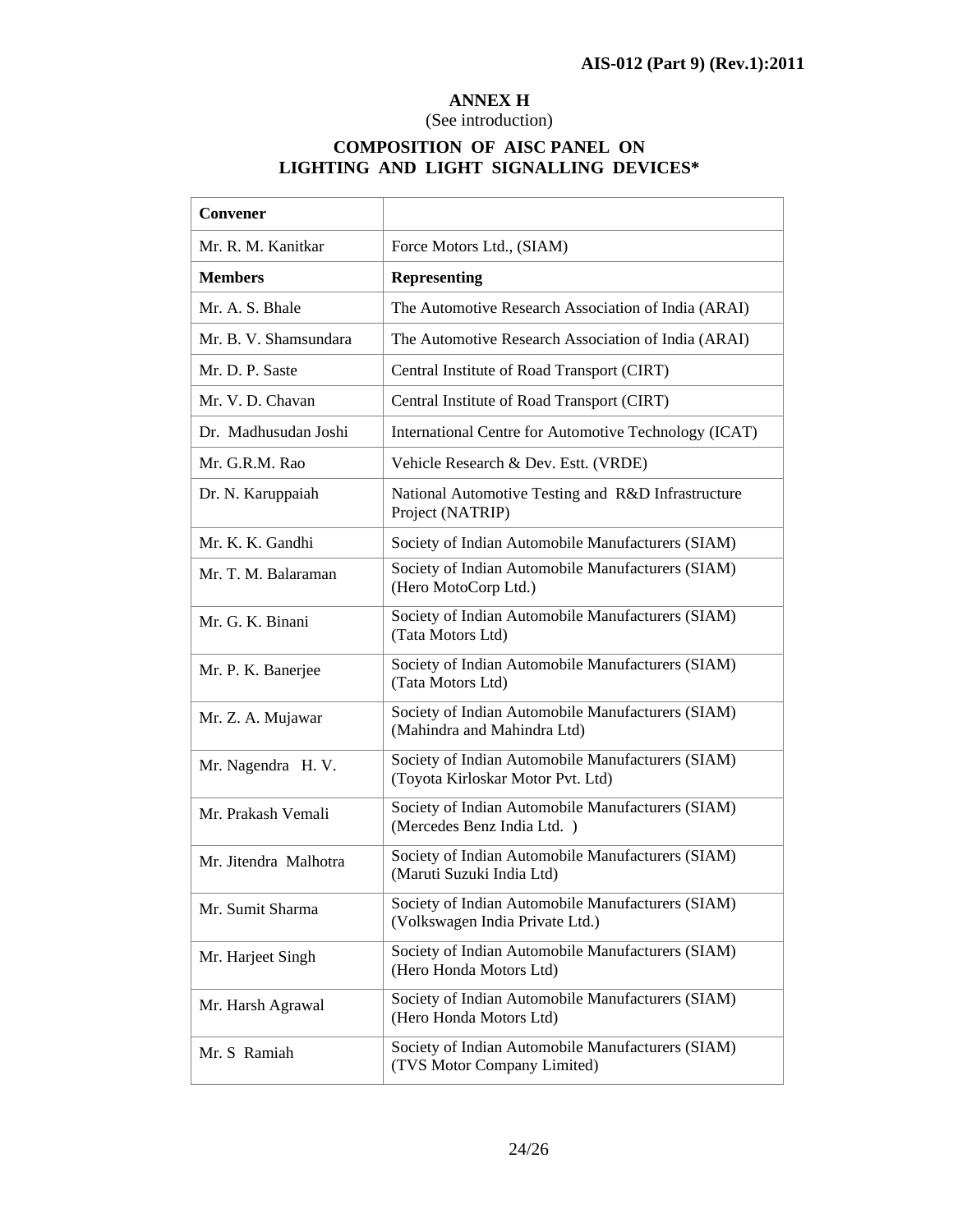| Mr. T.C. Gopalan,         | Tractor Manufacturers Association (TMA)                           |
|---------------------------|-------------------------------------------------------------------|
| Mr. K. N. D. Nambudiripad | <b>Automotive Component Manufacturers Association</b><br>(ACMA)   |
| Mr. G. V. George          | FIEM Industries Ltd. (ACMA)                                       |
| Mr. Rajagopalan           | FIEM Industries Ltd. (ACMA)                                       |
| Mr. Virendra Sachdev      | Lumax Industries Ltd. (ACMA)                                      |
| Mr. Sagar Kulkarni        | Rinder India Pvt. Ltd. (ACMA)                                     |
| Mr. T. V. Singh           | Bureau of Indian Standards (BIS)                                  |
| Mr. Rajiv Agarwal         | All India Auto & Miniature Bulbs & Component Mfrs.<br>Association |
| Mr. C. K. Choudhari       | All India Auto & Miniature Bulbs & Component Mfrs.<br>Association |

\* At the time of approval of this Automotive Industry Standard (AIS)